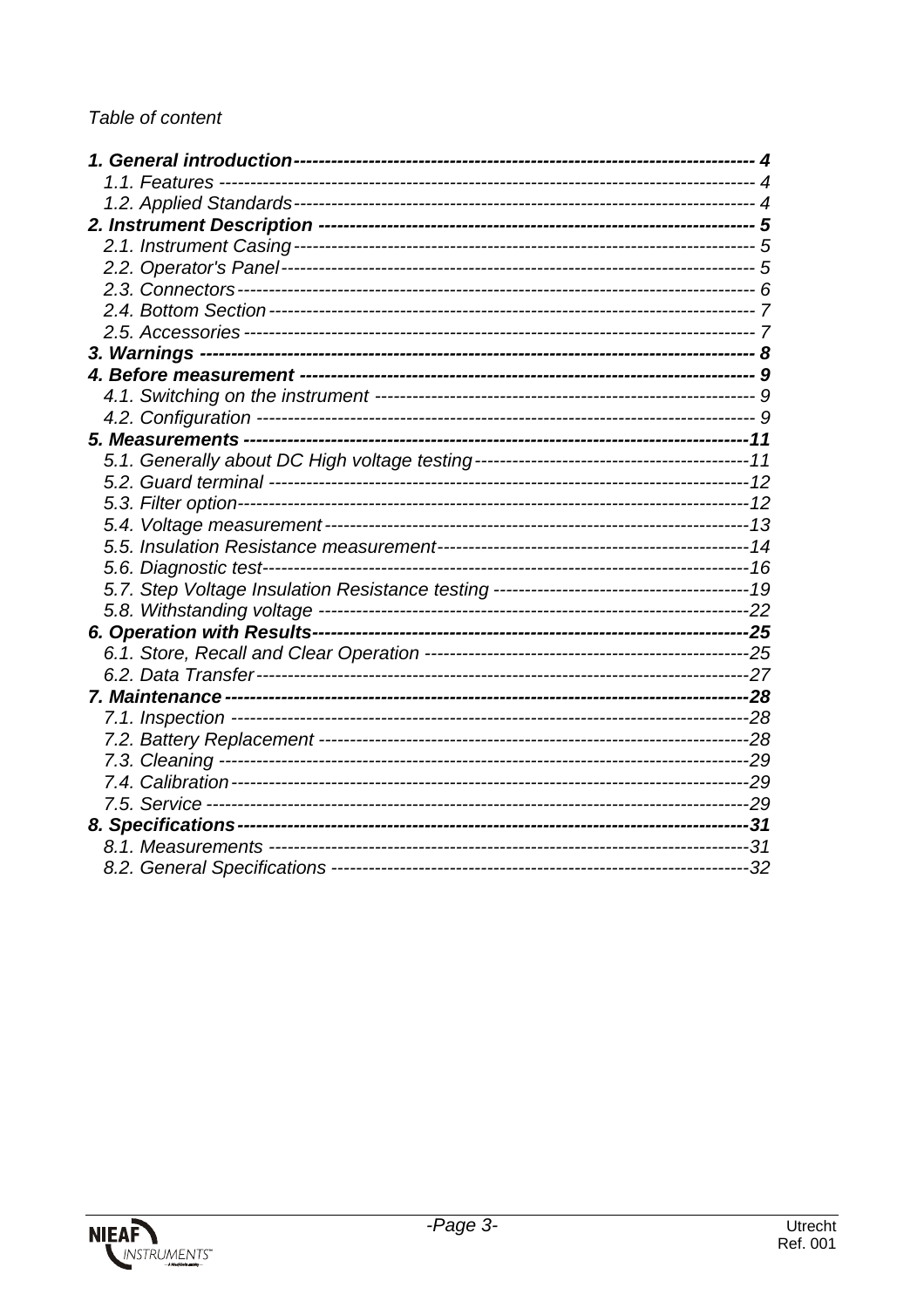# *1. General introduction*

### *1.1. Features*

*The ISO Analyser 5kV Tester is a portable battery / mains powered test instrument intended for testing of Insulation Resistance using high test voltages of up to 5 kV. It operates on a SIMPLE and CLEAR basis.*

*The instrument is designed and produced with the extensive knowledge and experience acquired through many years of dealing with similar test equipment.*

*Available functions offered by the ISO Analyser 5kV Tester:*

- *High Insulation Resistance measurement up to 5 T*<sup>Ω</sup>
	- *Programmable test voltage 250 V up to 5 kV*
	- *Programmable timer 1s up to 30 min*
	- *Automatic discharge of tested object after measurement completion*
	- *Capacitance measurement*
- *Insulation Resistance measurement versus test voltage (step-up voltage)*
	- *Five discrete test voltages proportionately set within preset test voltage range*
	- *Programmable timer 1min up to 30 min per step*
- *Polarization Index PI and Dielectric Discharge ratio*
	- *PI = RINS (t2) / RINS (t1)*
	- *DD = Idis (1min) / C*⋅*U*
- *Withstanding voltage (DC) up to 5.5 kV*
	- *Programmable ramp test voltage 250 V up to 5 kV*
	- *High resolution ramp (approx. 20 V per step)*
	- *Programmable threshold current*
- *Voltage and frequency measurement up to 600 V AC/DC*

*A matrix LCD offers easy to read results and all the belonging parameters. Operation is simple and clear, the operator does not need any special training (except reading and understanding this Users Manual) to operate the instrument.*

*The instrument allows storage of test results. Professional PC SW enables simple transfer of test results and other parameters in both directions between the test instrument and PC.*

### *1.2. Applied Standards*

| Instrument operation:                                                          | IEC / EN 61557-2 |  |
|--------------------------------------------------------------------------------|------------------|--|
| Electromagnetic compatibility (EMC): EN 50081-1, EN 50082-1, IEC 61326 Class B |                  |  |

*Safety: EN/IEC 61010-1 (instrument), EN/IEC 61010-2-31 (accessories)*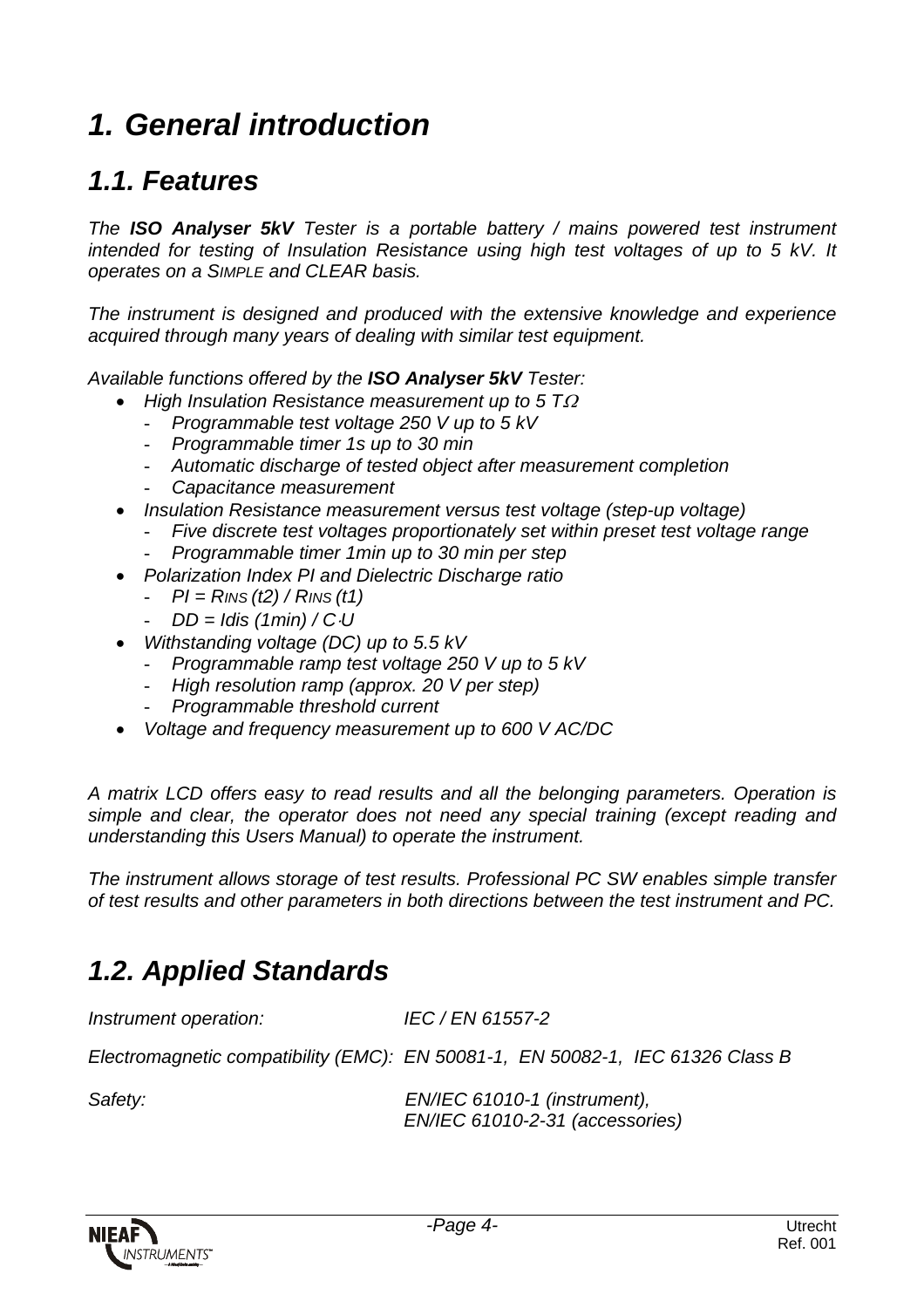# *2. Instrument Description*

### *2.1. Instrument Casing*

*The instrument is housed in a plastic casing which maintains the protection class defined in general specifications. There is also a carrying strap fixed to the casing, intended for the instrument to be used hung around operator's neck. Short technical specification is available on bottom side of the housing.*

### *2.2. Operator's Panel*

*The operator's panel consists of a matrix LCD, a rotary switch and a keypad, see the figure below.*



*Fig. 1. Front panel*

#### *Legend:*

- *1..........START key to start any measurement.*
- *2.......... ON/OFF key to switch the instrument ON or OFF.*
- *3.......... MEM key to store, recall and clear results.*
- *4..........SELECT key to enter set-up mode for selected function or to select active parameter to be set.*
- *5..........*<sup>5</sup> *cursor key to select an option upword.*
- *6..........*<sup>6</sup> *cursor key to select an option downword.*
- *7..........*<sup>3</sup> *cursor key to decrease selected parameter.*
- *8..........*<sup>4</sup> *cursor key to increase selected parameter.*
- *9..........ESC key to exit selected mode.*
- *10........ Light key to turn display backlight ON or OFF.*

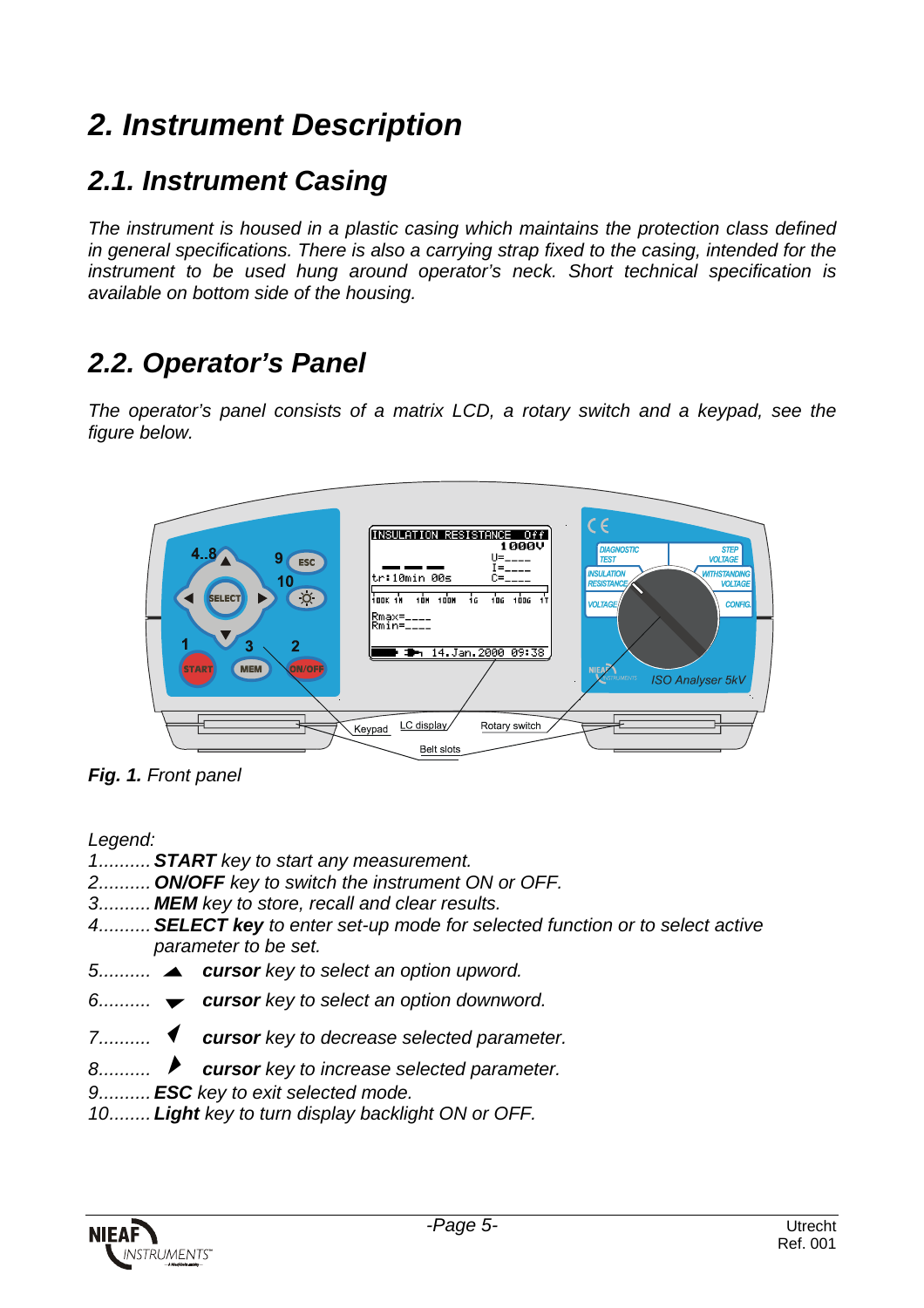## *2.3. Connectors*

*The ISO Analyser 5 kV Tester contains the following connection possibilities:*

- *Connection of test leads to three banana safety sockets (1, 2, 3),*
- *Connection of communication cable to 9-pin RS 232 connector (4) and*
- *Mains supply cable connection to mains socket (5).*



#### *Fig. 2. Connectors*

*Legend:*

- *1.......... Positive Insulation Resistance test terminal.*
- *2.......... Negative Insulation Resistance test terminal.*
- *3..........GUARD test terminal intended to lead away potential leakage current while measuring Insulation Resistance.*
- *4.......... Galvanic separated RS 232 connector to connect the instrument to PC.*
- *5.......... Mains connector to connect the instrument to mains supply voltage.*

#### *Warning!:*

• *Do not connect the instrument to mains voltage different from the one defined on the label adjacent to mains connector otherwise the instrument may be damaged.*

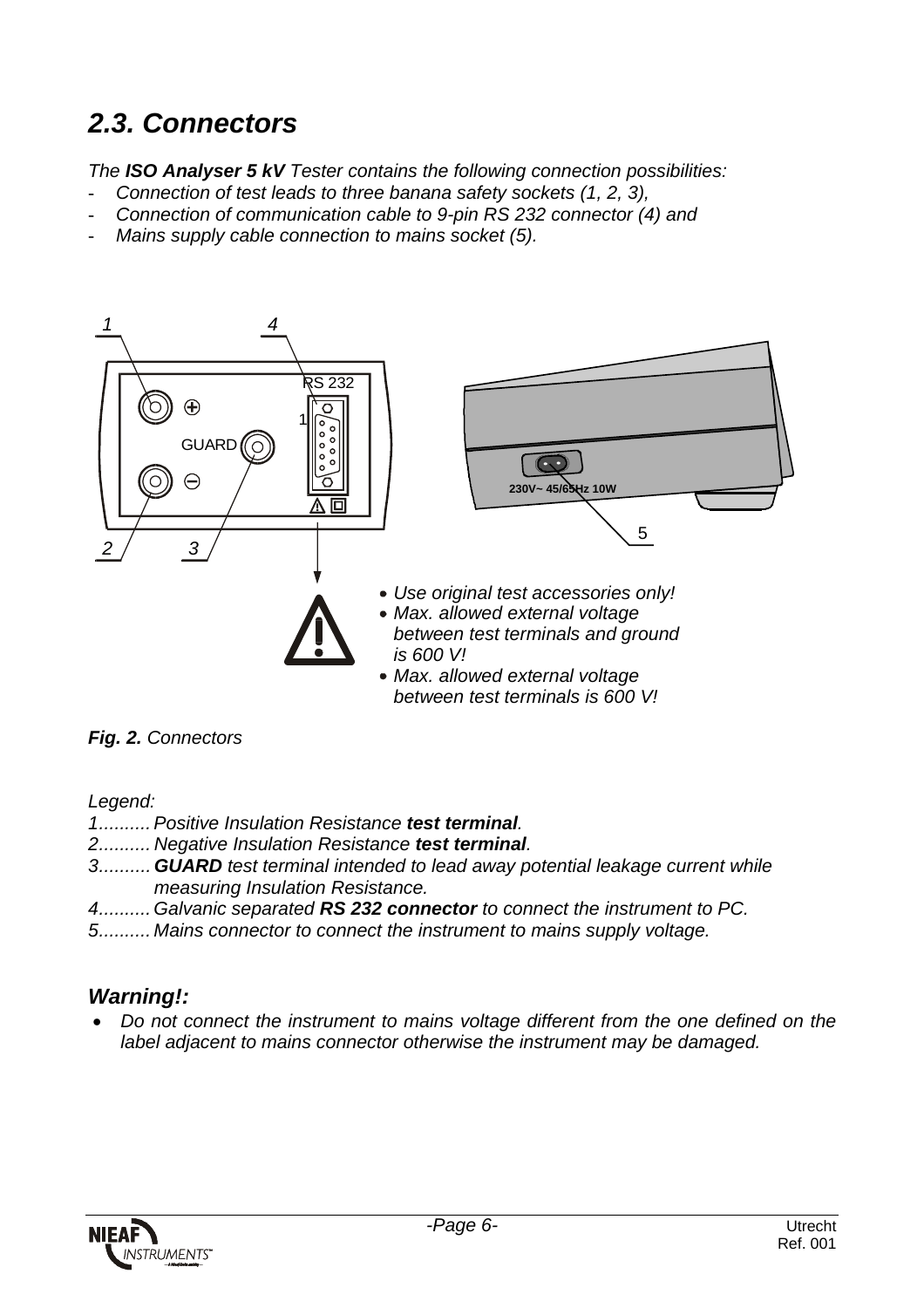### *2.4. Bottom Section*

*Bottom assembly is presented at the figure below. Carrying strap is fixed to bottom section by means of plastic cover (2).*



*Fig. 3. Bottom section*

*Legend:*

- *1.......... Nylon strap (allows the operator to carry the instrument hung around the neck).*
- *2.......... Plastic cover (fixes nylon strap to the instrument).*
- *3.......... Screw (unscrew it to remove carrying strap or to open the instrument).*
- *4.......... Label with measurement ranges.*
- *5.......... Battery/fuse compartment cover.*
- *6.......... Screw (unscrew it to replace batteries or blown fuse.*
- *7.......... Rubber foot.*

## *2.5. Accessories*

*The accessories consists of standard and optional accessories. Optional accessories can be delivered upon request.*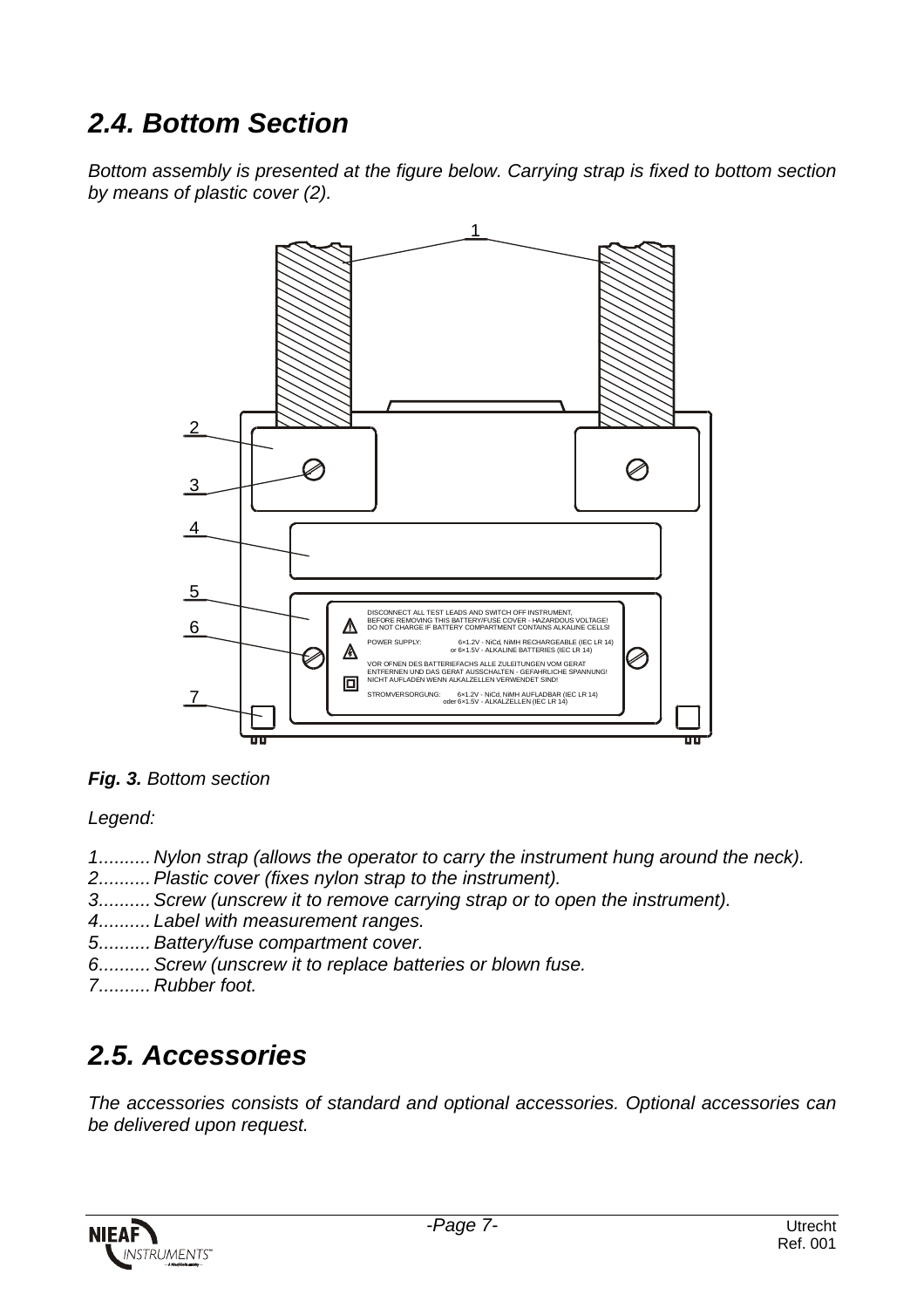# *3. Warnings*

*In order to reach highest level of operator's safety while carrying out various measurements and tests using the ISO Analyser 5kV Tester, as well as to ensure the test equipment to remain undamaged, it is necessary to consider the following general warnings:*

- ♦ *If the test equipment is used in a manner not specified in this Users Manual, the protection provided by the equipment may be impaired!*
- ♦ *Do not use the instrument and accessories if any damage is noticed!*
- ♦ *Service intervention or recalibration procedure is allowed to be carried out only by a competent, authorised person!*
- ♦ *Consider all generally known precautions, in order to avoid risk of electric shock while dealing with electric installations!*
- ♦ *Use only standard or optional test accessories supplied by your distributor!*
- ♦ ! *symbol at the instrument means "Read the Users Manual with special care!" The symbol requires an action!*
- $\triangleq$  *symbol at the instrument means "Hazardous voltage higher than 1000 V may be present at test terminals!"!*
- ♦ *Disconnect all test leads and switch power off before opening Battery cover!*
- ♦ *Do not charge when alkaline batteries are fitted!*
- ♦ *Equipment under test must be switched off i.e. de-energized before test leads are connected to the equipment.*
- ♦ *Do not touch conductive parts of equipment under test during the test is running on.*
- ♦ *Suitably trained and competent persons may only operate the instrument.*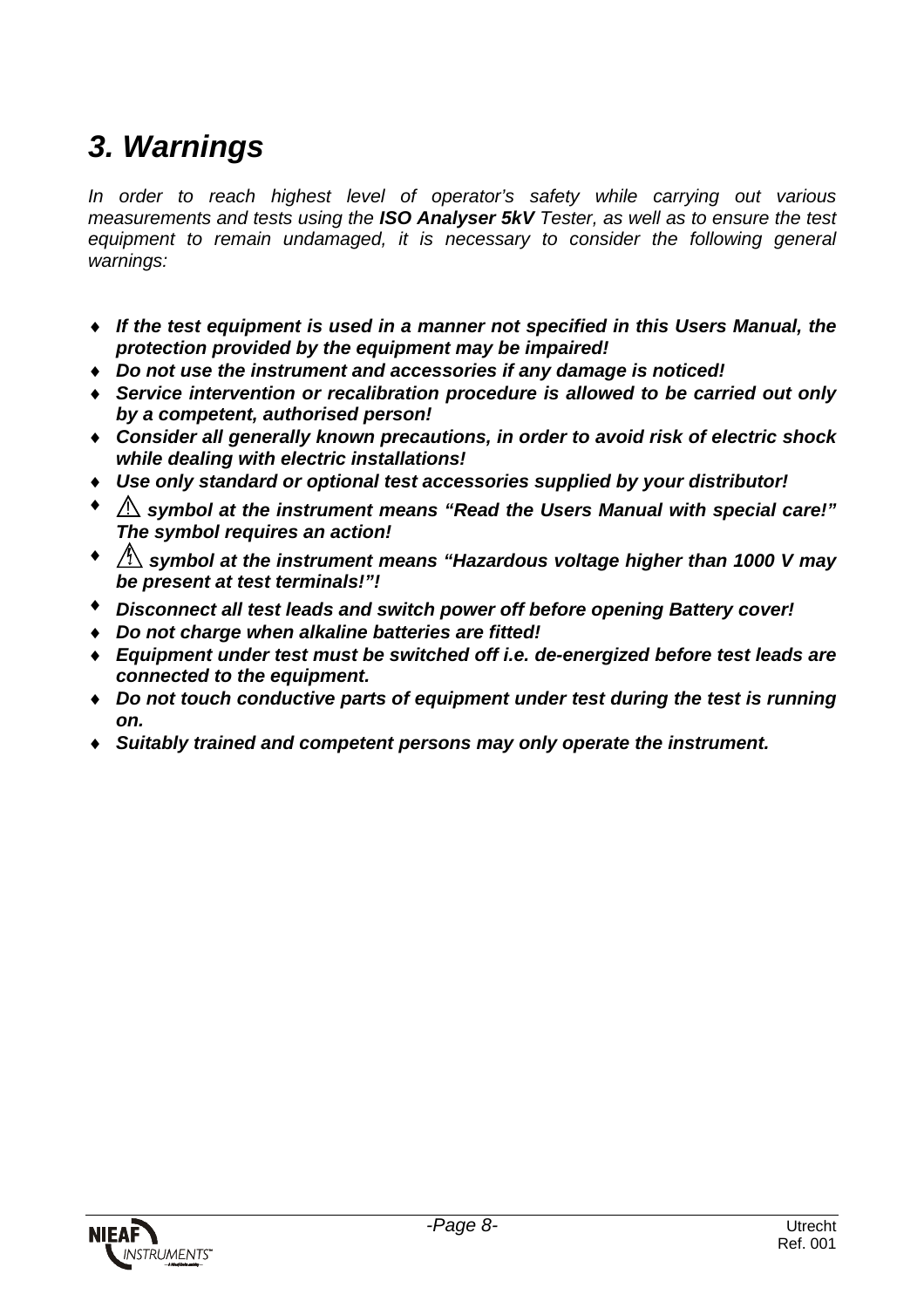# *4. Before measurement*

### *4. 1. Switching on the instrument*

*The instrument is switched ON by pressing the ON/OFF key. As auto-calibration is automatically done always after switching ON the instrument, it is necessary test leads to be disconnected before pressing the ON/OFF key. In the opposite case the instrument will require disconnection of test leads and another switching OFF and ON.*

*The two figures below present two display states displayed after switching ON the instrument.*



| AUTO-CALIBRATION     |
|----------------------|
| 100.0%               |
| TEST LEADS SHOULD BE |
| DISCONNECTED DURING  |
| AUTO CALIBRATION     |
| й:<br>-1             |
| 1:<br>+5             |
| 2:<br>-39            |
| 3:<br>+8             |
| +20                  |

*Fig. 4. First introduction Fig. 5. Auto-calibration state*

*After switching ON the instrument, displayed menu contains all information related to selected function including its name as well as general information of power supply, e.g.: battery charge state and connection to mains supply. Date/time information is also present.*

*The LCD back-light is automatically turned on after turning power on. It can be turned OFF and ON simply clicking the LIGHT key.*

#### *Notes:*

- *New auto-calibration is required if temperature variation of more than 5*°*C occurs.*
- *Back-light is turned off automatically approximately 10s after switching it ON if the instrument is supplied by internal battery.*
- *The instrument can be switched OFF only pressing the ON/OFF key. There is no auto OFF function because of possible long-term measurements.*

### *4.2. Configuration*

*Configuration function enables selection and adjustment of the parameters which are not directly involved in measurement procedure. Figure 6. presents entering menu and also standard display fields.*

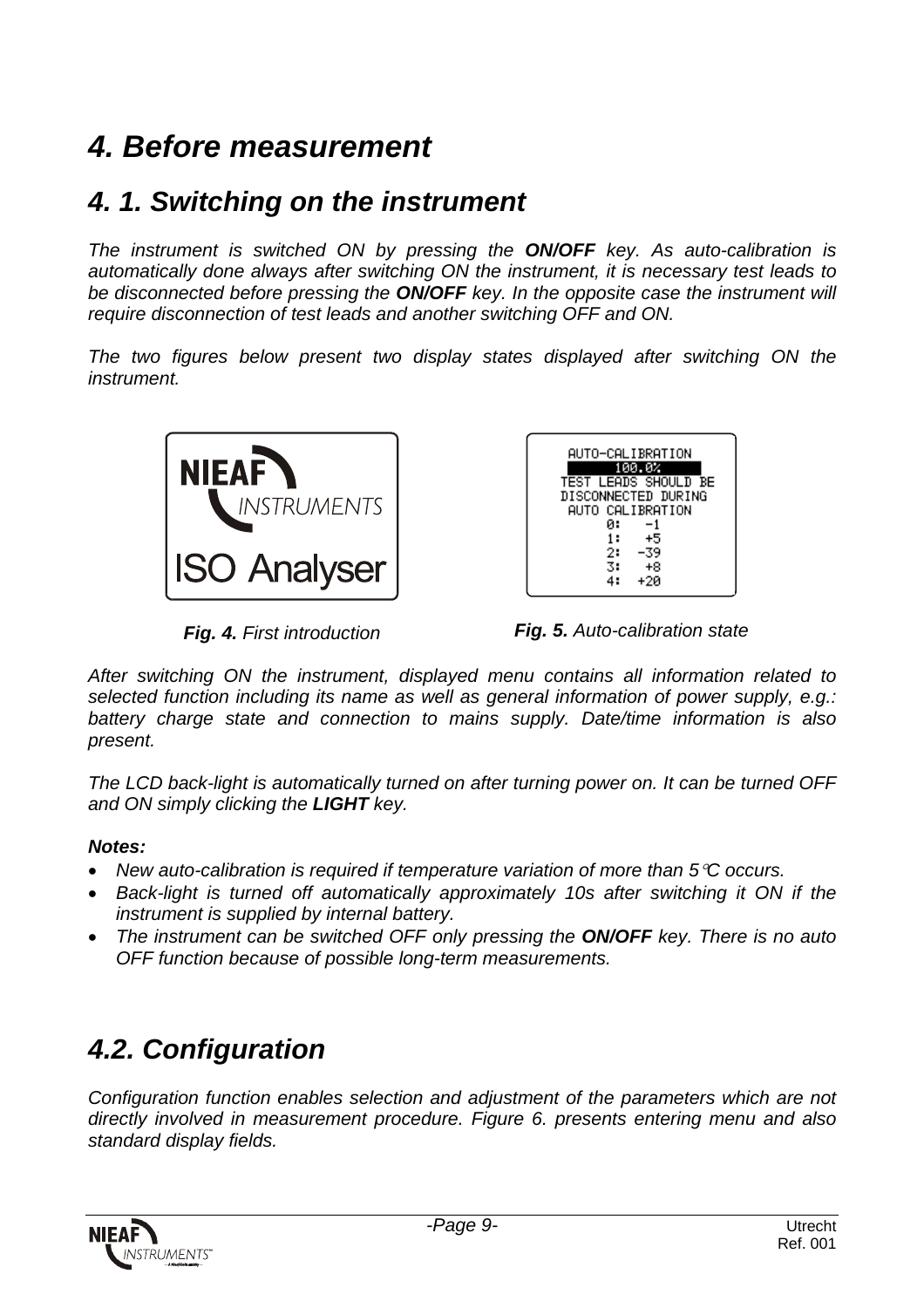*The following procedure is required to be carried out when adjusting some of configuration parameters:*

- *1. Use* ↑ *and* ↓ *arrows to select parameter (line) to be adjusted.*
- *2. Use* ← *and* <sup>→</sup> *arrows to change the value of selected parameter. If there are two or more sub-parameters in one line (e.g. date and time) then use the SELECT key to skip to the next sub-parameters and back.*

#### *To clear all memory locations:*

- *1. Select Memory Clear line using the* ↑ *and* ↓ *arrows.*
- *2. Press the SELECT key, "Press MEM to confirm!" message will be displayed.*
- *3. Press the MEM key to clear all memory locations or ESC to cancel the activity.*



*Fig. 6. Configuration state*

| Parameter              | Value                   | <b>Note</b>                                                                |
|------------------------|-------------------------|----------------------------------------------------------------------------|
| <b>Contrast</b>        | 0%100%                  | Adjustment of the LCD contrast                                             |
| <b>Filter</b>          | Fil1, Fil2, Fil3, Off   | Selection of noise rejecting filter, see the<br>chapter 5.3. Filter Option |
| <b>Time</b>            |                         | Set real time (hour : minute)                                              |
| <b>Date</b>            |                         | Set current date (day-month-year)                                          |
| <b>Baud rate</b>       | 2400, 4800, 9600, 19200 | Speed of data transfer in communication<br>mode                            |
| <b>Memory</b><br>clear |                         | Clear all memory locations                                                 |
| <b>Initialization</b>  |                         | For internal factory and service<br>maintenance only!                      |

*Table 1. Configuration parameters*

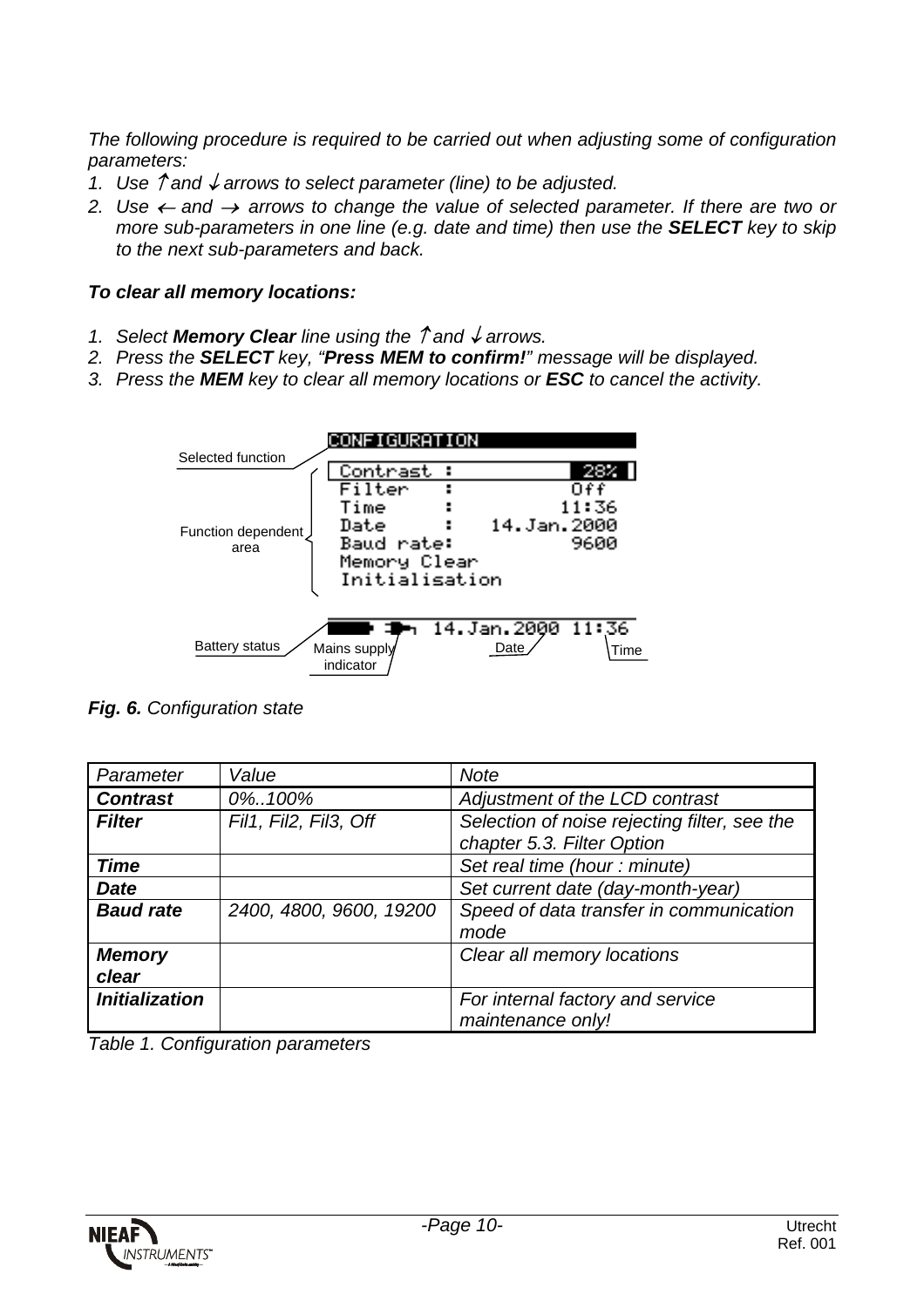## *5. Measurements*

### *5.1. Generally about DC High voltage testing*

*High voltage test methods using DC voltage are widely accepted as being useful for testing the Insulation Resistance. The actual test voltage to be used is defined with respect to individual product standard. Equipment designed for operation in low voltage areas are usually tested with test voltage of 500V and measured Insulation Resistance value should be at least 500 k*Ω*.*

*This instrument is intended to be used in areas where a higher DC test voltage is required, i.e. testing insulation on motors, cables, HV transformers etc.*

*Additional functions offered are aimed for testing the characteristics of insulation material, particularly when the material has been exposed to working conditions for a longer period. These characteristics show the dependence of insulation material versus test voltage or test period as well as charge recovery after standard discharge. The parameters show quality level of tested insulation and thus form the basis for decisions on maintenance or repair of tested material.*

*Over voltage protection devices can also be tested with this instrument. Trigger current for threshold detection or breakdown voltage is usually set to 1mA. The instrument measures and displays the breakdown voltage. It is advised to check manufacturer's markings at the device to be tested before carrying out the test.*

*Some standards allow DC voltage testing as an alternative to AC r.m.s. withstand voltage testing. For this purpose test voltage has to be present across the insulation under test for a specific time. Test result is positive if there is no breakdown or flash over.*

*An example from EN/IEC 61010-1: DC test voltage for CAT II 300V is 1880V (basic insulation) / 3060V (double insulation). This test is permitted if the insulation resistance is higher than the minimum value found in paragraph 8. Specifications.*

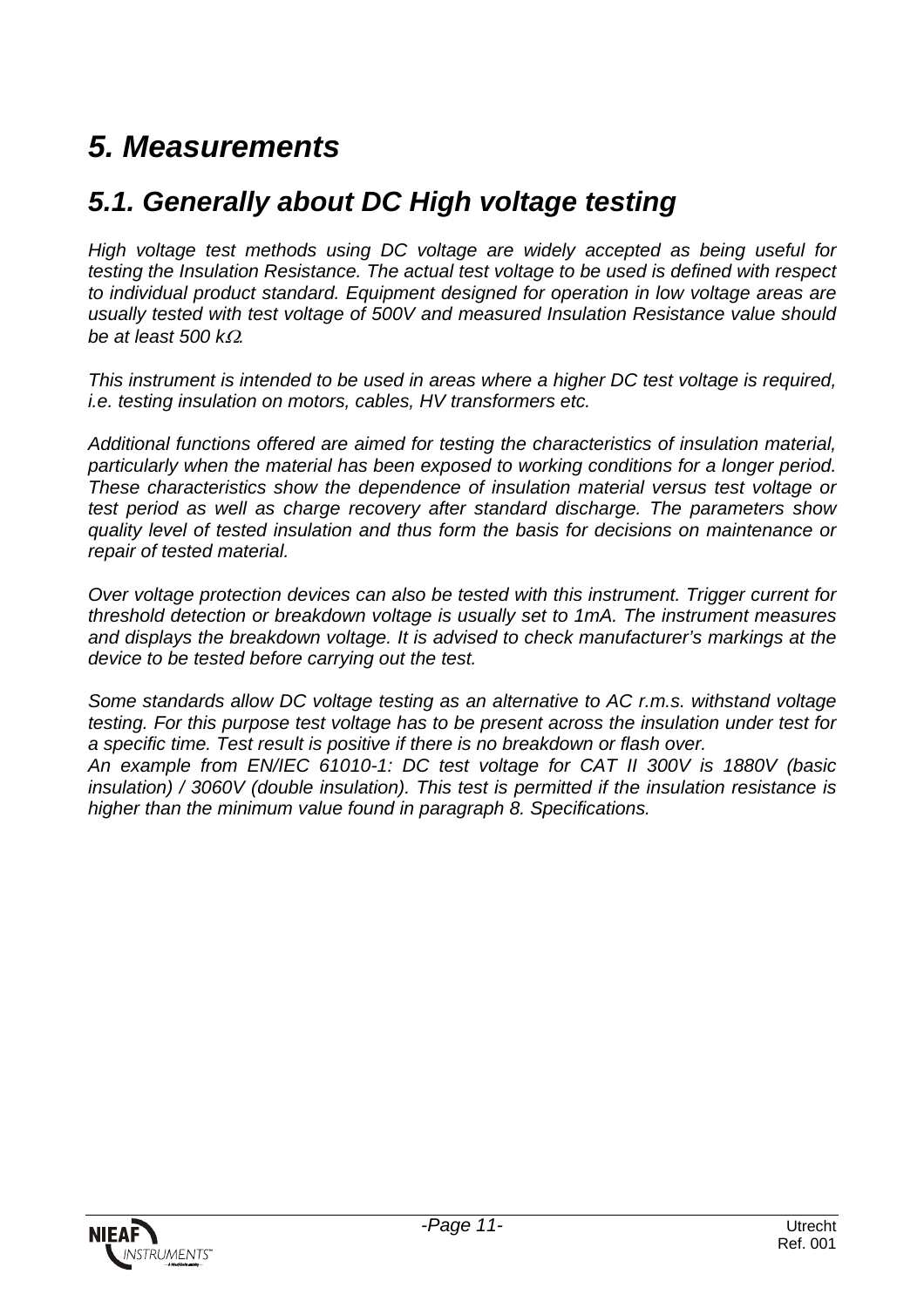### *5.2. Guard terminal*

*Purpose of the GUARD terminal is to lead away potential leakage current (e.g. surface current) which is not resulted by measured insulation material itself but by surface dirt and moisture. This current is not wished to be measured i.e. Insulation Resistance result is not wished to be influenced by the current. GUARD terminal is internally connected to the same potential as negative test terminal (black one). Test alligator shall be connected to measured object so as to collect most of the unwished leakage current, see the figure below.*



*Fig. 7. Connection of GUARD terminal to measured object*

*where: Ut ........ Test voltage IL ......... Leakage current (resulted by surface dirt and moisture) IM ........ Material current (resulted by material conditions) IA......... A-meter current*

*Result without using GUARD terminal: RINS = Ut / IA = Ut / (IM + IL)……incorrect result*

*Result using GUARD terminal: RINS = Ut / IA = Ut / IM ……correct result*

### *5.3. Filter option*

*Filter option is built in to reduce noise influence to measurement results. This option enables more stabile results especially when dealing with high Insulation Resistances or Capacitance's (typical* >*0.5* µ*F), see the table below for meaning of individual filter:*

| <b>Filter</b><br>option | <b>Meaning</b>                                                               |
|-------------------------|------------------------------------------------------------------------------|
| Off                     | Low pass filter with cut off frequency of 0.5 Hz in signal line.             |
| Fil1                    | Additional low pass filter with cut off frequency of 0.05 Hz in signal line. |
| Fil <sub>2</sub>        | Fil1 with increased integrating time (4s).                                   |
| Fil <sub>3</sub>        | Fil2 with additional cyclic averaging of 5 results.                          |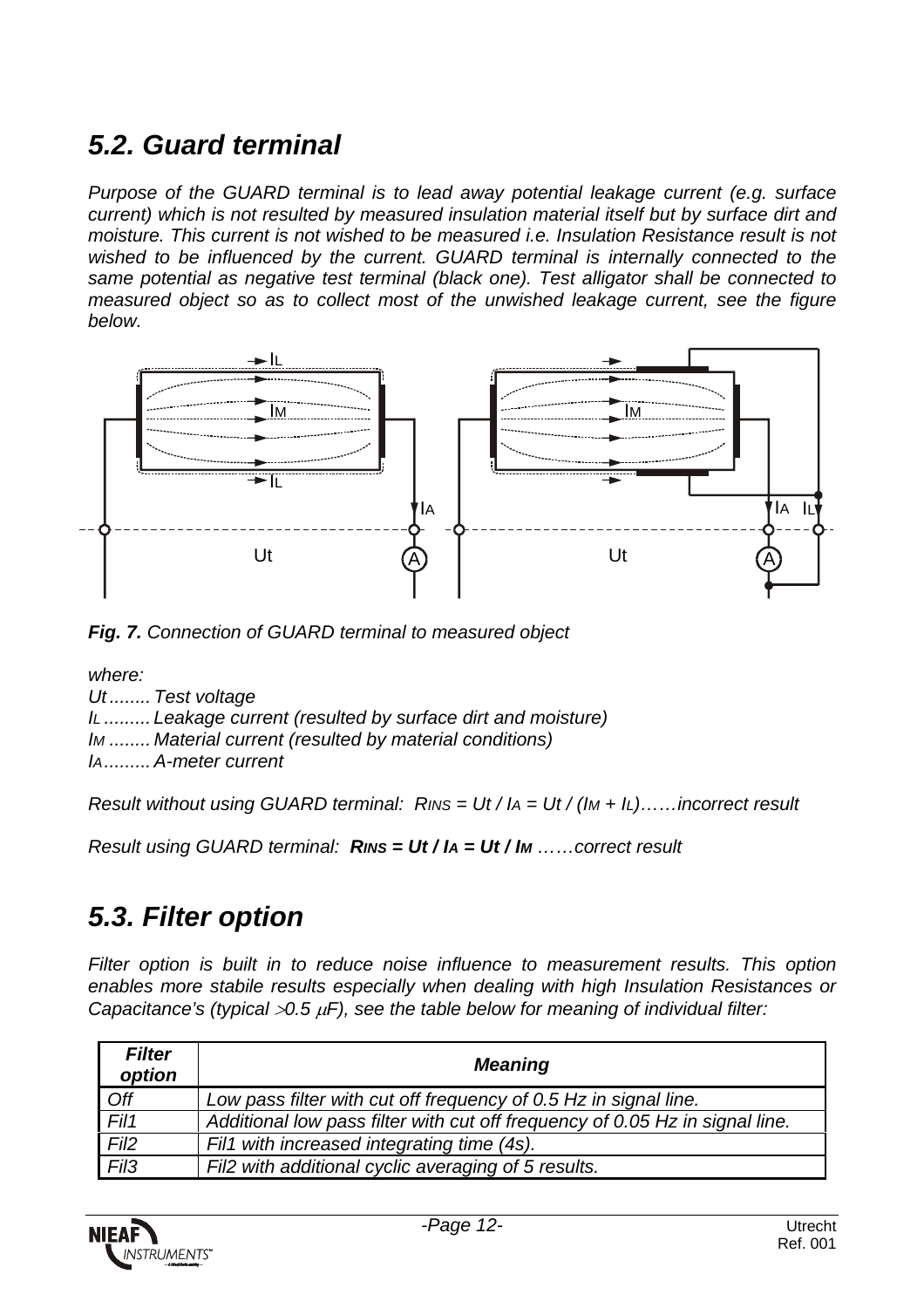## *5.4. Voltage measurement*

*Selecting this function the following display states are given (initial state and state with results after finishing the measurement).*





*Fig. 8. Voltage function display states*

#### *Measurement procedure:*

- *Connect test leads to the instrument and measured source.*
- *Press the START key to start the measurement, continuous measurement starts to run.*
- *Press the START key again to stop the measurement.*
- *The result (see the right figure above) can optionally be saved pressing the MEM key twice, see the chapter 6.1. Store, Recall and Clear Operation.*

#### *Warning!*

• *Do not connect test terminals to external voltage higher than 600 V AC or DC in order not to damage the test instrument!*

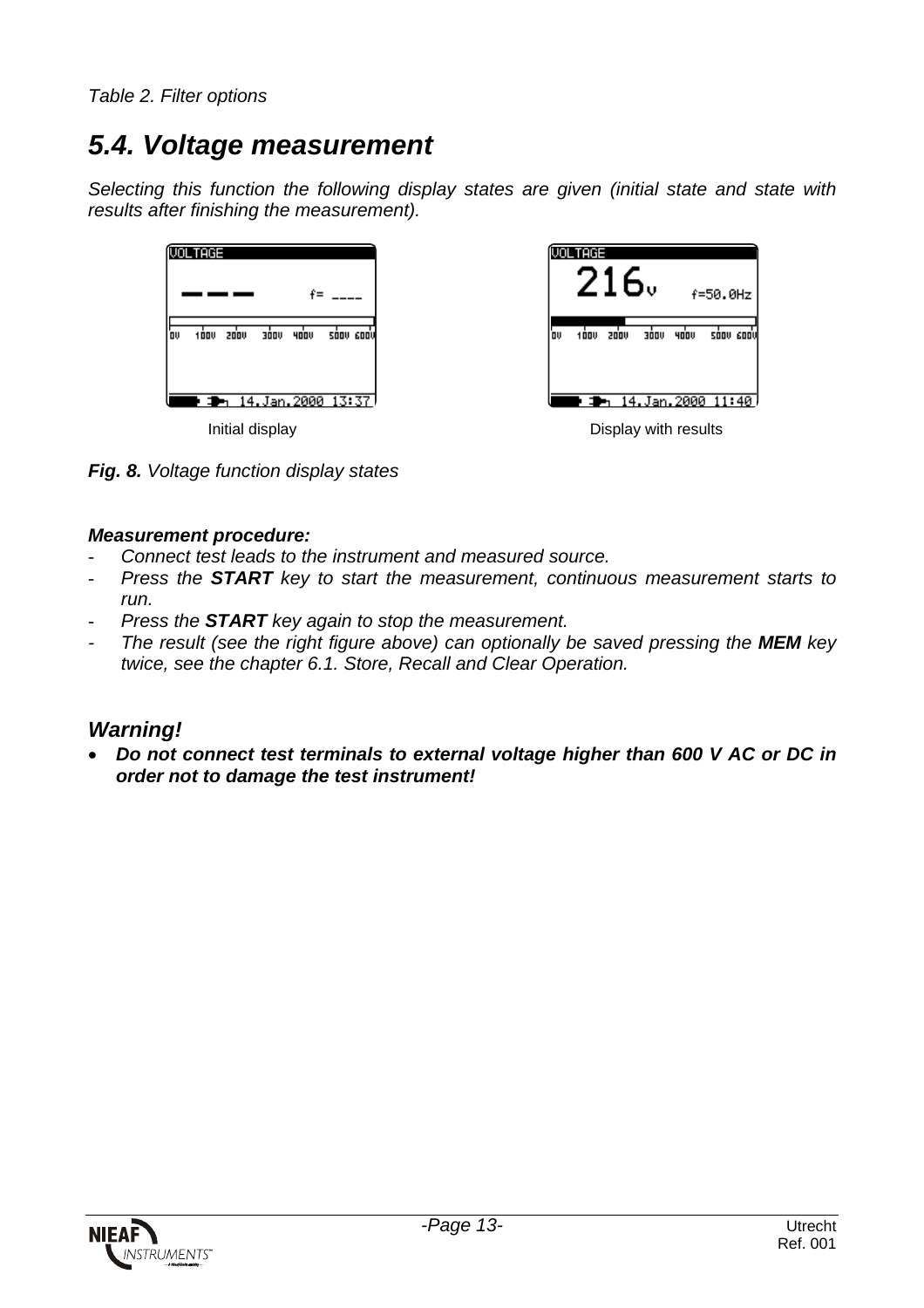### *5.5. Insulation Resistance measurement*

*Selecting this function the following display states are given (initial state and state with results after finishing the measurement).*







#### *Measurement procedure:*

- *Connect test leads to the instrument and to tested object.*
- *Select INSULATION RESISTANCE function by means of rotary switch knob.*
- *Press the START key and release it, continuous measurement starts to run.*
- *Wait until test result is stabilized then press the START key again to stop the measurement or until set timer runs out (if enabled).*
- Wait test object to be discharged.
- *The result (see the right figure above) can optionally be saved pressing the MEM key twice, see the chapter 6.1. Store, Recall and Clear Operation.*

*Legend of displayed symbols:*

| INSULATION RESISTANCE  | Name of selected function                 |
|------------------------|-------------------------------------------|
| Off (Fil1, Fil2, Fil3) | Filter type enabled, see the chapter      |
|                        | 4.2. Configuration                        |
| <i>1000V</i>           | Set test voltage                          |
| $U = 1056V$            | Actual test voltage - measured value      |
| $I=0.04nA$             | Actual test current – measured value      |
| $>1.00T\Omega$         | Insulation Resistance - result            |
| $C=1.3nF$              | Capacitance of measured object            |
| tm:00min 15s           | Timer information – test duration         |
| bar                    | Analog presentation of result             |
| $Rmax=$                | Maximum value of result (only if timer    |
|                        | is enabled)                               |
| $Rmin=$                | Minimum value of result (only if timer is |
|                        | enabled)                                  |

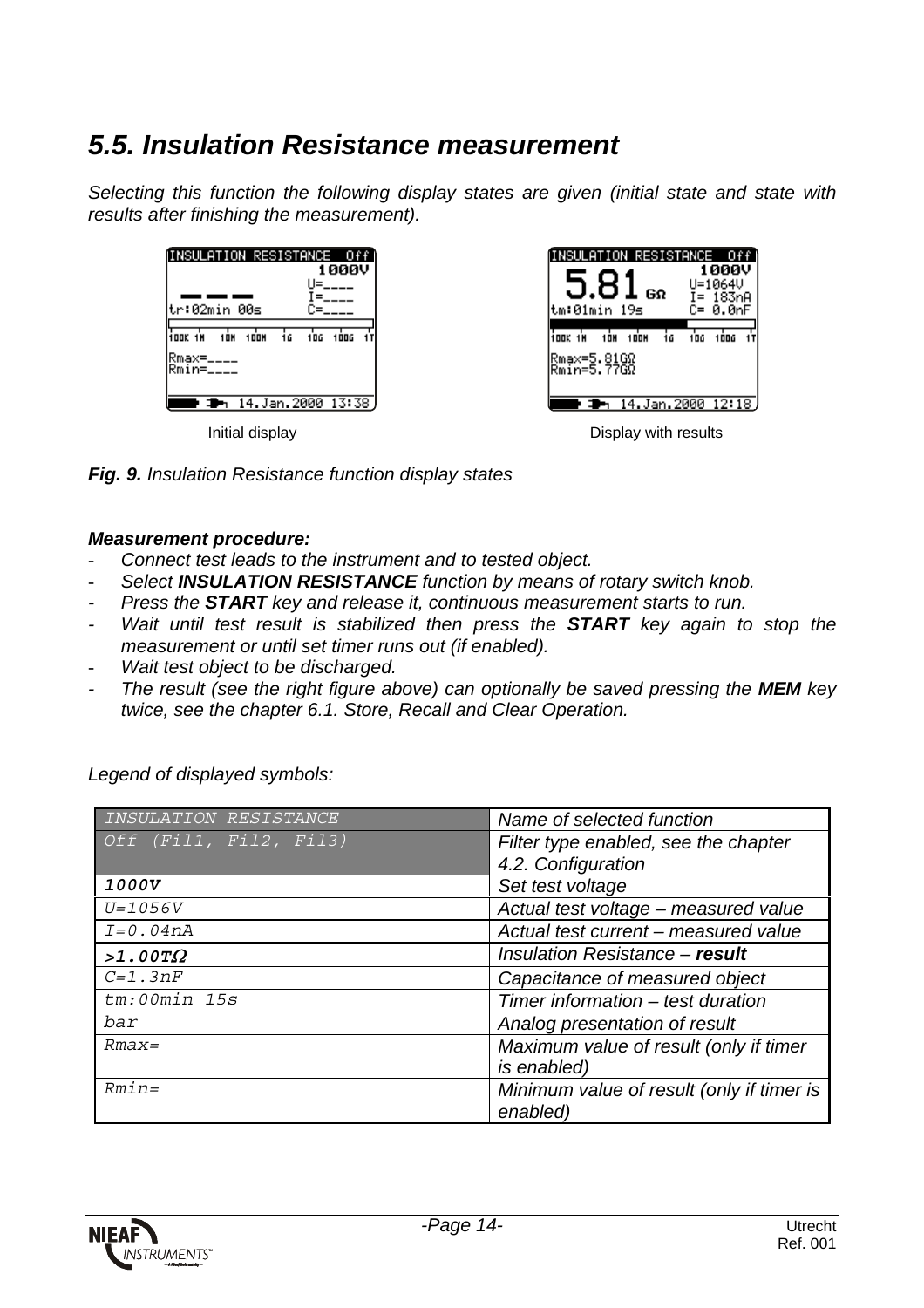#### *Notes:*

- *If timer is disabled then OFF is displayed instead of timer value.*
- *During measurement timer information displays time needed for completion of the measurement (tr) while after completion test duration (tm) is displayed.*
- *A high-voltage warning symbol appears on display during measurement to warn the operator against possible dangerous test voltage.*
- *Value of capacitance is measured during the final discharge of measured object.*

#### *Set-up parameters for Insulation Resistance:*

- *Press the SELECT key, Set-up menu appears on display, see the figure 10.*
- *Select parameter (line) to be set using the* ↑ *and* ↓ *keys;*
- *Adjust set parameter using the* ← *and* → *keys. Skip to the next sub-parameter by pressing the SELECT key (if there are two or more sub-parameters) and repeat the adjustment.*
- *Complete the set-up adjustments pressing either the ESC key or START key (to run the measurement directly) or changing the rotary switch position. Last displayed settings are stored.*

| NSULATION RESISTANCE<br>SETTING PARAMETERS: |                 |      |
|---------------------------------------------|-----------------|------|
| Unominal                                    | .000U           |      |
| imer<br>Timer on⁄off                        | 10min 00s<br>OΝ |      |
| Time1                                       | 01min 00s       |      |
|                                             |                 |      |
|                                             |                 |      |
|                                             | 14.Jan.2000     | 12:1 |

*Fig. 10. Set-up menu in Insulation Resistance measurement*

| INSULATION RESISTANCE |                  | Name of selected function                 |
|-----------------------|------------------|-------------------------------------------|
| SETTING PARAMETERS:   |                  |                                           |
| Unominal              | <i>1000V</i>     | Set test voltage – step 50 V              |
| Timer                 | $10min$ $00s$    | Duration of measurement                   |
| Timer on/off          | ON               | ON: timer enabled, OFF: timer disabled    |
| <i>Timel</i>          | <i>Olmin 00s</i> | Time to accept and display first Rmin and |
|                       |                  | <b>Rmax result</b>                        |

*Legend of displayed symbols:*

*Timer and Time1 are independent timers. Maximum time for each of them is 30min 60s.*

#### *Warnings!*

- *Make sure tested object to be disconnected (mains voltage disconnected) before starting the Insulation Resistance measurement!*
- *Do not touch tested object while testing it, risk of electric shock!*
- *Do not connect test terminals to external voltage higher than 600 V AC or DC in order not to damage the test instrument!*
- *In case of capacitive test object (capacitive compensation of reactive power, long tested cable etc.), automatic discharge of the object may not be done immediately after finishing the measurement – "Please wait, discharging" message will be displayed.*

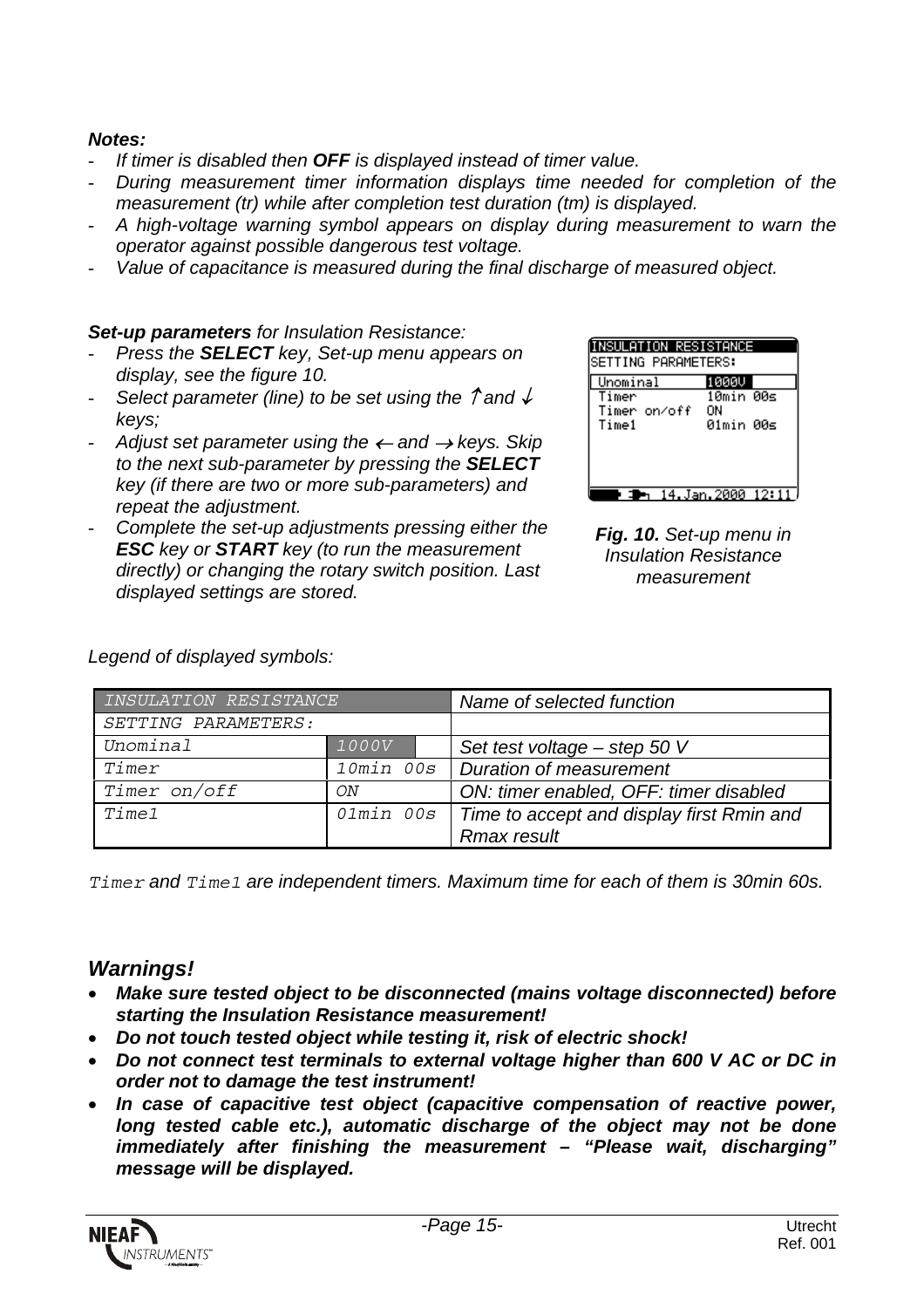## *5.6. Diagnostic test*

*Selecting this function the following display states are given (initial state and state with results after finishing the measurement).*



*Fig. 11. Diagnostic test display states*

*This is a long duration test for evaluation the quality of insulation material under test. The results of this test enables a decision to be made on the preventive replacement of the insulation material.*

#### *POLARIZATION INDEX (PI)*

*PI is ratio of Insulation Resistance values measured after 1minute and after 10minutes. The DC test voltage is present during the whole period of the measurement (also Insulation Resistance measurement is running). At the end PI ratio is displayed:*

$$
PI = \frac{R_{iso}(10 \text{ min})}{R_{iso}(1 \text{ min})}
$$

*Some applicable values:*

| PI value             | <b>Tested material status</b>                                                  |
|----------------------|--------------------------------------------------------------------------------|
| 1 to 1.5             | Not acceptable (older types)                                                   |
| 2 to 4 (typically 3) | Considered as good insulation (older types)                                    |
|                      | 1 (very high insulation resistance)   Modern type of (good) insulation systems |

*Note: When determining Riso (1min) pay attention to the capacitance of tested object. It has to be charged-up in the first time section (1min). Approximate maximum capacitance using:*

$$
C_{\max}[\mu F] = \frac{t \left[s\right]10^3}{3 \cdot U \left[V\right]},
$$

*where:*

*t........... period of first time unit (e.g. 1min) U ......... test voltage.*

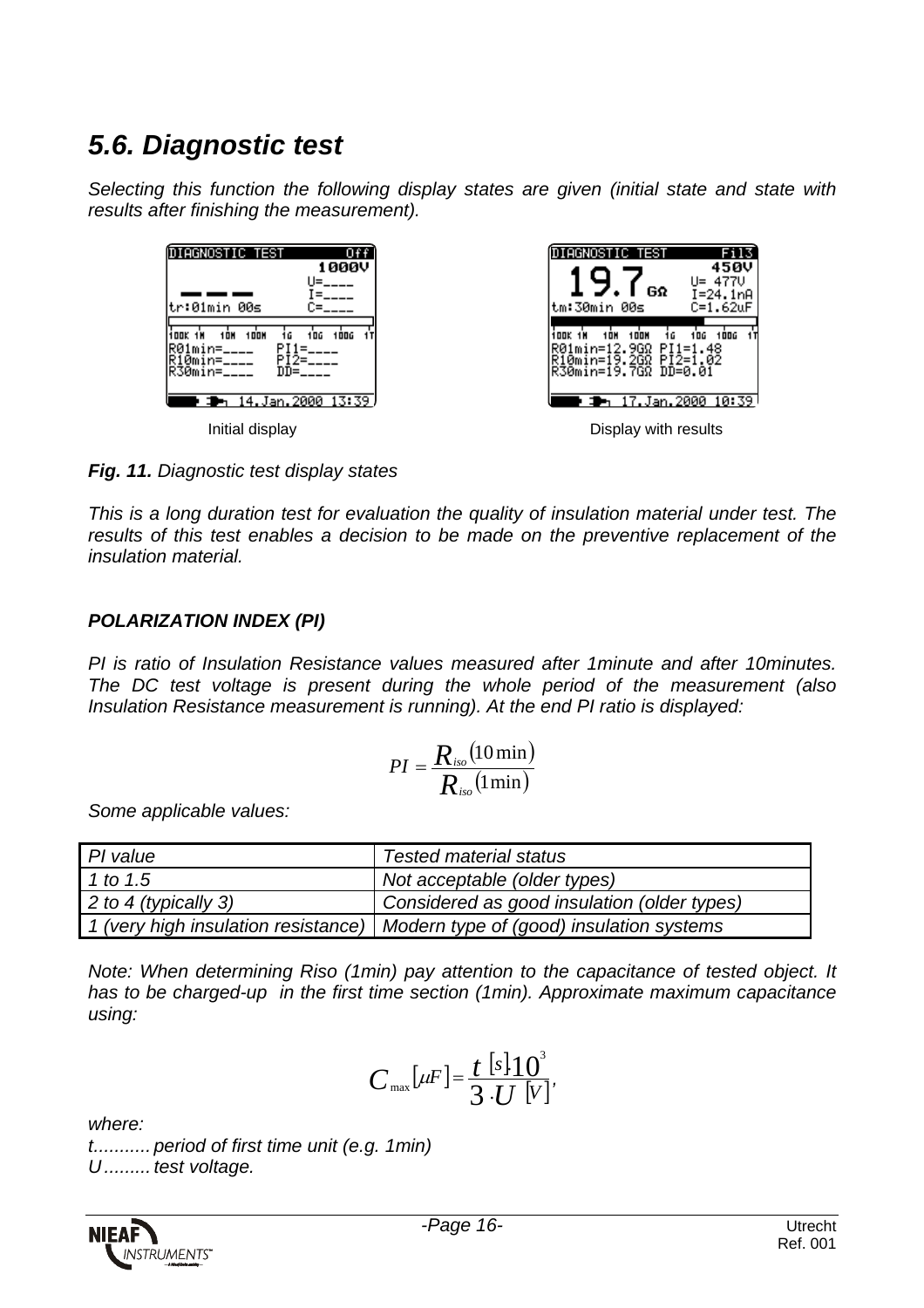#### *DIELECTRIC DISCHARGE TESTING (DD)*

*DD is the diagnostic insulation test which follows on after completion of Insulation Resistance measurement. Typically the insulation material is left connected to the test voltage for 10* ÷ *30 min and then discharged before DD test is carried out. After 1 minute a discharge current is measured to detect charge re-absorption of insulation material. High re-absorption current indicates contaminated insulation mostly based on moisture:*

$$
DD = \frac{Idis1 \min[mA]}{U[V]C[F]},
$$

*where:*

*Idis 1min ..... discharging current measured 1 min after regular discharge U ................. test voltage C ................. capacitance of tested object.*

*Grouping of DD:*

| DD value | <b>Tested material status</b> |
|----------|-------------------------------|
|          | bad                           |
|          | critical                      |
|          | good                          |

#### *Measurement procedure:*

- *Connect test leads to the instrument and measured object.*
- *Press the START key to start the measurement.*
- *Wait until set timer runs out, result is displayed.*
- *Wait test object to be discharged*
- *The result (see the right part of the figure 11.) can optionally be saved pressing the MEM key twice, see the chapter 6.1. Store, Recall and Clear Operation.*

*Legend of displayed symbols:*

| DIAGNOSTIC TEST        | Name of selected function                  |
|------------------------|--------------------------------------------|
| Off (Fil1, Fil2, Fil3) | Filter type enabled, see the chapter 5.3.  |
|                        | Configuration                              |
| <i>1000V</i>           | Set test voltage - step 50 V               |
| $U = 1056V$            | Actual test voltage - measured value       |
| $I=0.04nA$             | Actual test current - measured value       |
| $>1.00T\Omega$         | Insulation Resistance - result             |
| $C=1.3nF$              | Capacitance of measured object             |
| $tr: 00min$ 15s        | Set timer value                            |
| bar                    | Analog presentation of Riso result         |
| $R01$ min=>1T $\Omega$ | Resistance value measured after set time 1 |
| $R02$ min=>1T $\Omega$ | Resistance value measured after set time 2 |
| $R03$ min=>1T $\Omega$ | Resistance value measured after set time 3 |
| $PI1 = 0.99$           | PI as ratio of R02/R01                     |
| $PI2 = 1.21$           | PI as ratio of R03/R02                     |
| $DD=$                  | DD result                                  |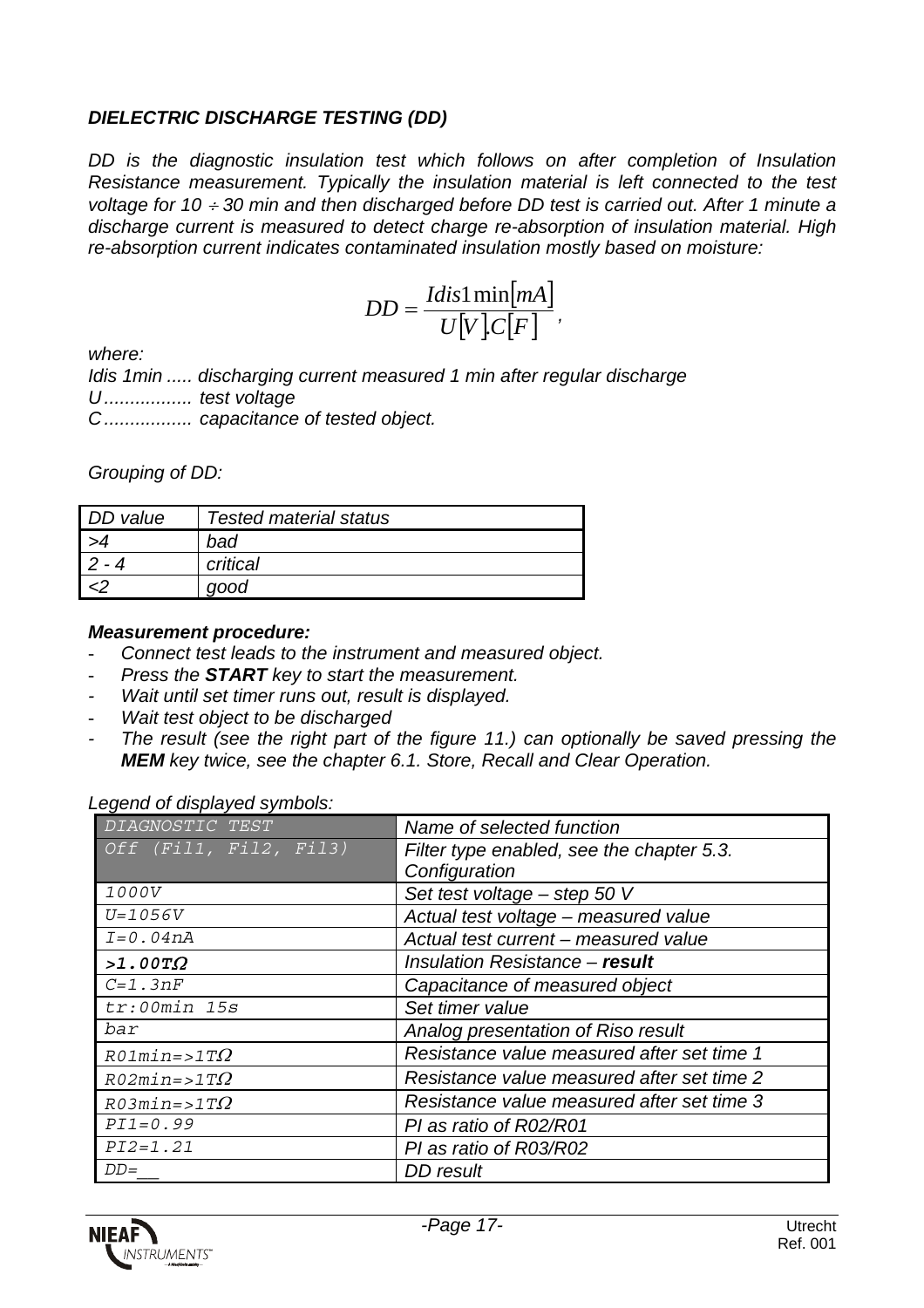#### *Notes:*

- *A high-voltage warning symbol appears on display during measurement to warn the operator against possible dangerous test voltage.*
- *Value of capacitance is measured during the final discharge of measured object.*

#### *Set-up parameters for Diagnostic Test:*

- *Press the SELECT key, Set-up menu appears on display, see the figure 12.*
- *Select parameter (line) to be set using the* ↑ *and* ↓ *keys;*
- Adjust set parameter using the  $\leftarrow$  and  $\rightarrow$  keys.
- *Complete the set-up adjustments pressing either the ESC key or START key (to run the measurement directly) or changing the rotary switch position. Last displayed settings are stored. Fig. 12. Set-up menu in*

| AGNOSTIC TEST<br>SETTING PARAMETERS: |           |  |
|--------------------------------------|-----------|--|
| Unominal                             | 1000U     |  |
| Time1                                | 01min     |  |
| Time2                                | 02min     |  |
| Time3                                | 03min     |  |
| DD on⁄off                            | OΝ        |  |
|                                      |           |  |
|                                      |           |  |
|                                      |           |  |
|                                      | .Jan.2000 |  |

*Diagnostic Test*

| DIAGNOSTIC TEST     |              | Name of selected function        |
|---------------------|--------------|----------------------------------|
| SETTING PARAMETERS: |              |                                  |
| Unominal            | <i>1000V</i> | Set test voltage $-$ step 50 V   |
| <i>Timel</i>        | 01min        | Time node to take R01min result  |
| <i>Time2</i>        | 02min        | Time node to take R02min result  |
|                     |              | and calculate PI1                |
| Time3               | O3min        | Time node to take R03min result  |
|                     |              | and calculate PI2                |
| on/off<br>DD        | ON           | ON: DD enabled, OFF: DD disabled |

*Legend of displayed symbols:*

*Time1, Time2 and Time3 are timers with the same start point. Value of each presents duration from start of the measurement. Maximum time is 30 min. The next figure shows timer relations.*



*Fig. 13. Timer relations*

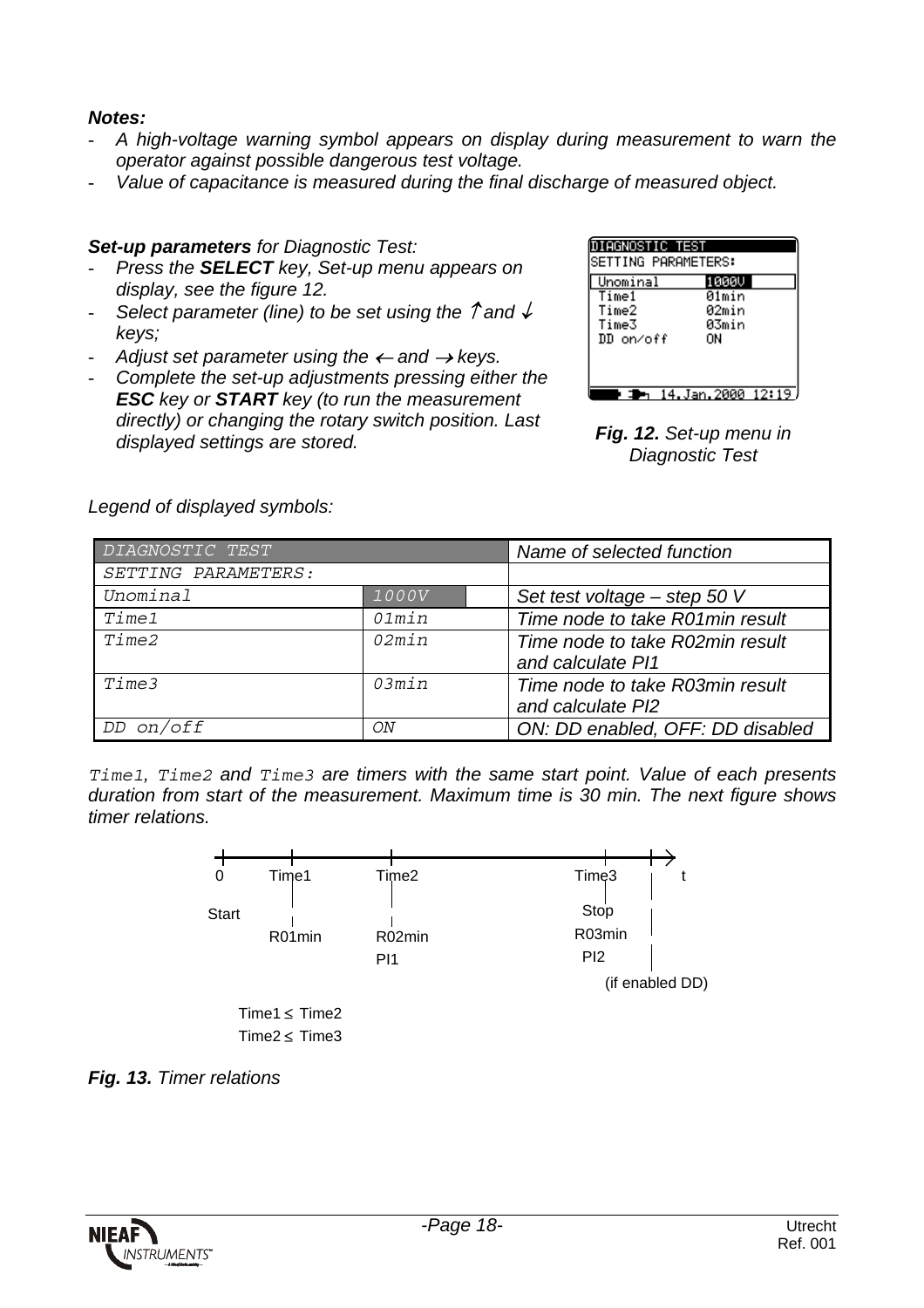### *5.7. Step Voltage Insulation Resistance testing*

*Selecting this function the following display states are given (initial state and state with results after finishing the measurement).*



*Fig. 14. Step Voltage Insulation Resistance function display states*

*Insulation is measured in five equal time periods at test voltages from one fifth up to full scale, see the figure 15. This function shows the level of measured Insulation Resistance versus test voltage.*

#### *Measurement procedure:*

- *Connect test leads to the instrument and measured object.*
- *Press the START key to start the measurement.*
- *Wait until set timer runs out, result is displayed.*
- *Wait test object to be discharged*
- *The result (see the right part of the figure 14.) can optionally be saved pressing the MEM key twice, see the chapter 6.1. Store, Recall and Clear Operation.*



*Fig. 15. Step-up test voltage*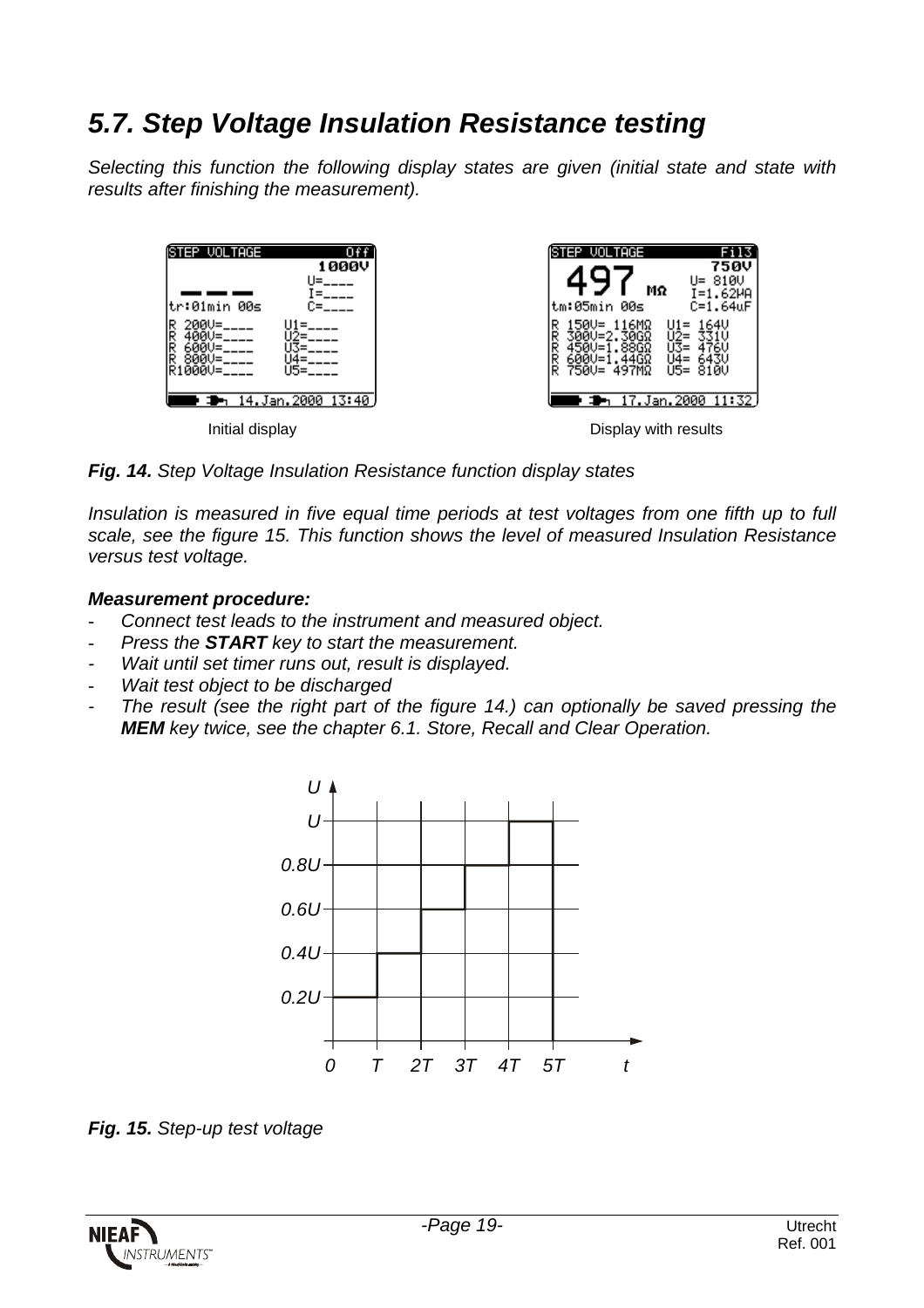*Legend of displayed symbols:*

| VOLTAGE<br><b>STEP</b>   | Name of selected function                 |
|--------------------------|-------------------------------------------|
| Off (Fil1, Fil2, Fil3)   | Filter type enabled, see the chapter 5.3. |
|                          | Configuration                             |
| 1500V                    | Set test voltage - step 250 V             |
| $U = 1593V$              | Actual test voltage - measured value      |
| $I=0.00nA$               | Actual test current - measured value      |
| $>1.50T\Omega$           | Insulation Resistance - result            |
| $C=0.6nF$                | Capacitance of measured object            |
| $tm:05min$ 15s           | <b>Actual test duration</b>               |
| $R$ 300V=>300G $\Omega$  | Last result of 1 <sup>st</sup> step       |
| $R$ 600V=>600G $\Omega$  | Last result of $2^{nd}$ step              |
| $R$ 900V=>900G $\Omega$  | Last result of 3 <sup>rd</sup> step       |
| $R1200V = > 1.2TG\Omega$ | Last result of $4th$ step                 |
| $R1500V = > 1.5T\Omega$  | Last result of $5th$ step                 |
| $U1 = 343V$              | 1 <sup>st</sup> step voltage              |
| $U2 = 655V$              | 2 <sup>nd</sup> step voltage              |
| $U3 = 948V$              | $3^{\prime d}$<br>step voltage            |
| $U4 = 1284V$             | step voltage                              |
| $U5 = 1593V$             | $5th$ step voltage                        |

#### *Notes:*

- *Timer information is displayed since start of the measurement till completion of each step measurement.*
- *Timer information shows the complete measurement period after completion of measurement.*
- *A high-voltage warning symbol appears on display during measurement to warn the operator against possible dangerous test voltage.*
- *Value of capacitance is measured during the final discharge of measured object.*

#### *Set-up parameters for Step Voltage test:*

- *Press the SELECT key, Set-up menu appears on display, see the figure 16.*
- *Select parameter (line) to be set using the* ↑ *and* ↓ *keys;*
- *Adjust set parameter using the* ← *and* → *keys.*
- *Complete the set-up adjustments pressing either the ESC key or START key (to run the measurement directly) or changing the rotary switch position. Last displayed settings are stored. Fig. 16. Set-up menu in Step*

| EP VOLTAGE<br>SETTING PARAMETERS: |                   |  |
|-----------------------------------|-------------------|--|
| Unominal<br>Step Time:            | 900V<br>01min     |  |
|                                   |                   |  |
|                                   |                   |  |
|                                   | 14.Jan.2000 12:25 |  |

*Voltage Test*

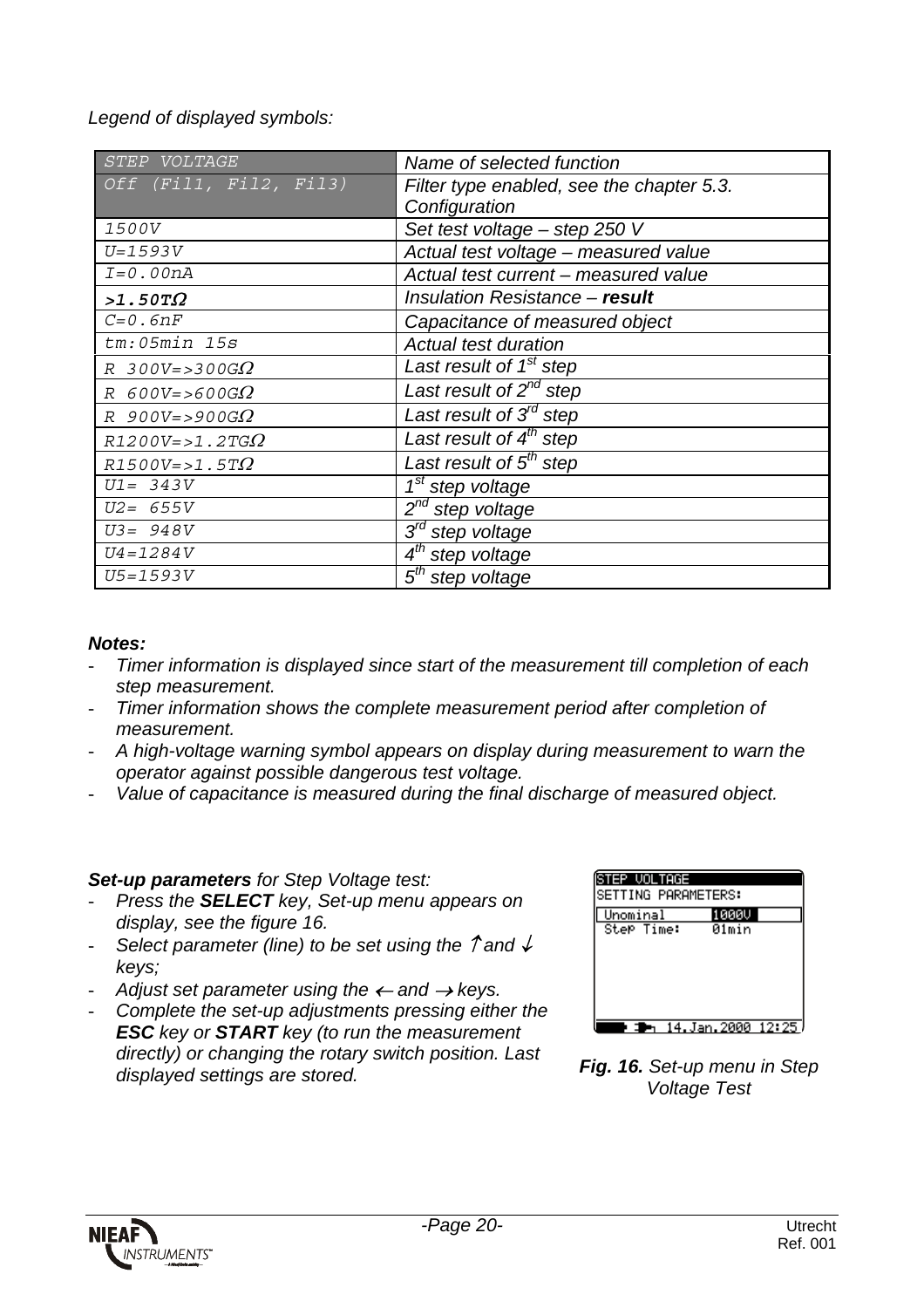*Legend of displayed symbols:*

| <i>STEP VOLTAGE</i> |       | Name of selected function        |
|---------------------|-------|----------------------------------|
| SETTING PARAMETERS: |       |                                  |
| Unominal            | 1000V | Set test voltage – step 250 V    |
| Step Time           | Olmin | Duration of measurement per step |

#### *Note:*

- *Maximum value for Step Time is 30min.*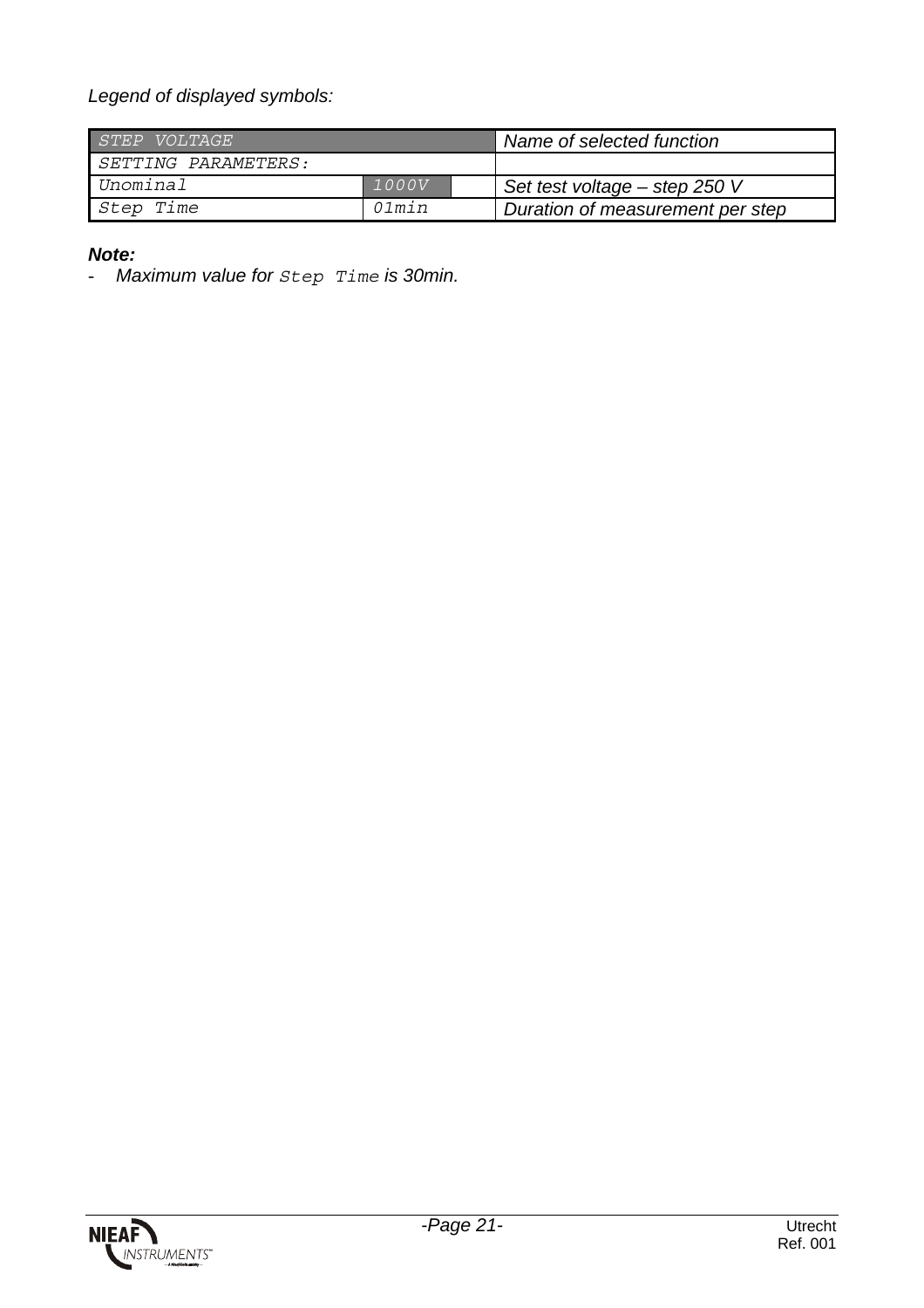## *5.8. Withstanding voltage*

*This function offers Withstanding Voltage test of insulation material. It covers two types of tests:*

- *a) Breakdown voltage testing of high voltage device, e.g. transient suppressors and*
- *b) DC withstanding voltage test for insulation coordination purpose.*

*Both functions require breakdown current detection. The test voltage increases step by step from Start up to Stop value over a predefined time and it is kept at Stop value for predefined test time, see the figure below.*



*Fig. 17. Test voltage presentation without breakdown (left part) and with breakdown (right part)*

*Ut ........ Test voltage Ustop .. End test voltage Ustep .. Voltage step approx. 20 V (fixed value - not presetable) Ustart .. Initial test voltage Tstep... Test voltage duration per one step Tend.... Constant test voltage duration after reaching End value t........... Time Ub ....... Breakdown voltage*

*Selecting this function the following display states are given (initial state and state with results after finishing the measurement).*

| THSTANDING VOL<br><b>TAGE</b><br>DС<br>1000V<br>2000V | HSTANDING VOL<br>TAGE DC.<br>1000V<br>2000V |
|-------------------------------------------------------|---------------------------------------------|
| tr:00min 00s<br>$I =$                                 | tr:00min 16s<br>$I = 1.318mA$               |
|                                                       |                                             |
|                                                       |                                             |
|                                                       | Voltage break                               |
| 14.Jan.2000 13:41                                     | 14.Jan.2000 12:40                           |
| Initial display                                       | Display with results                        |

*Fig. 18. Withstanding Voltage function display states*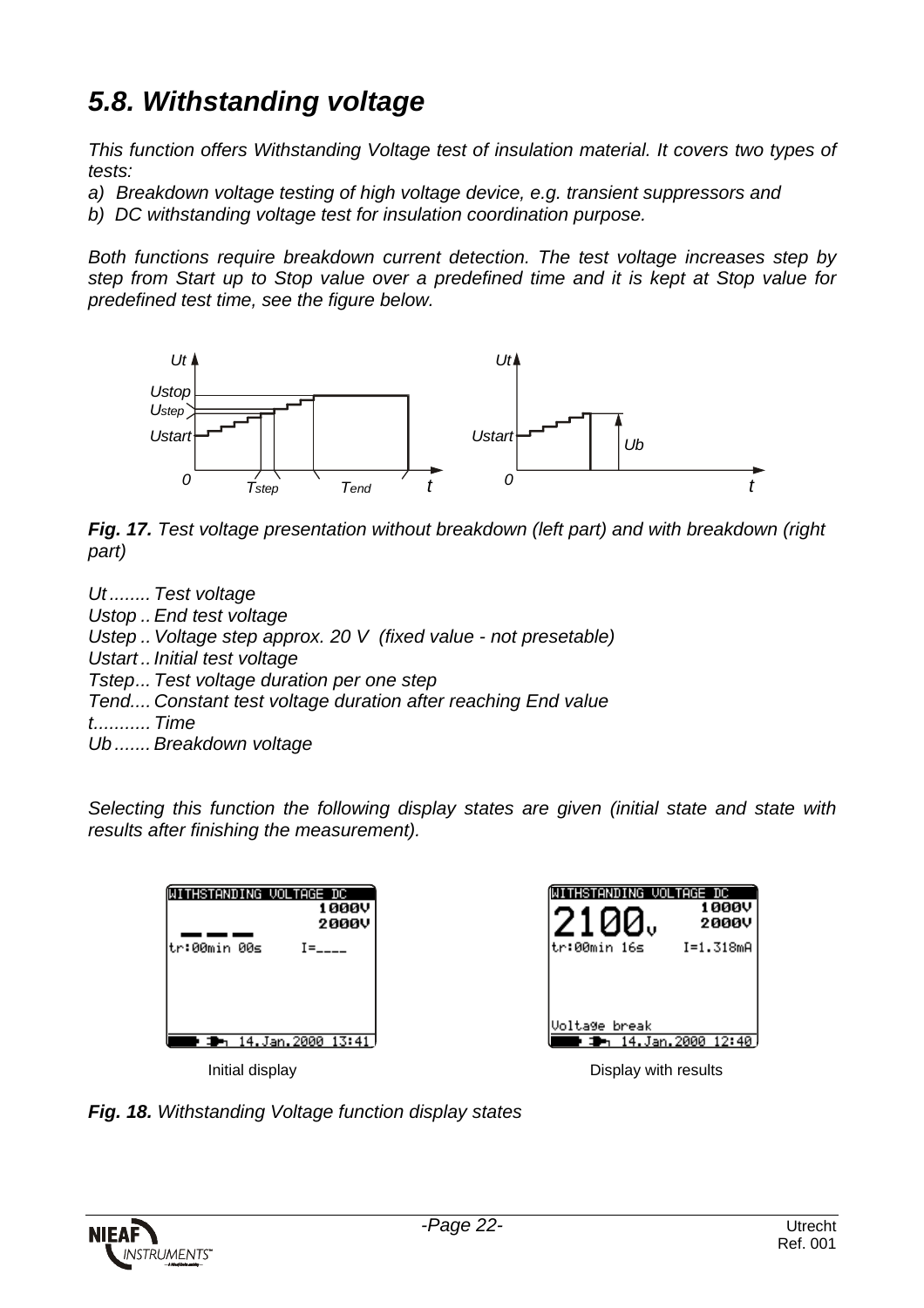#### *Measuring procedure:*

- *Connect test leads to the instrument and measured object.*
- *Press the START key to start the measurement.*
- *Wait until set timers run out or until breakdown occurs, result is displayed.*
- *Wait test object to be discharged.*
- *The result (see the right part of the figure 18.) can optionally be saved pressing the MEM key twice, see the chapter 6.1. Store, Recall and Clear Operation.*

#### *Note:*

- *Breakdown is detected when measured current reaches or exceeds the set current level Itrig.*

*Legend of displayed symbols:*

| WITHSTANDING VOLTAGE DC | Name of selected function            |
|-------------------------|--------------------------------------|
| <i>1000V</i>            | Start test voltage                   |
| <i>2000V</i>            | Stop test voltage                    |
| 2053V                   | Actual test voltage - measured value |
| $I=0.04nA$              | Actual test current – measured value |
| tm:01min 00s            | <b>Timer information</b>             |

#### *Notes:*

- *Timer information shows needed time to accomplish each step until the measurement is on while it shows total measurement period after finishing the measurement.*
- *A high-voltage warning symbol appears on display during measurement to warn the operator against possible dangerous test voltage.*

*Legend of displayed symbols:*

| WITHSTANDING VOLTAGE DC |              | Name of selected function                        |
|-------------------------|--------------|--------------------------------------------------|
| SETTING PARAMETERS:     |              |                                                  |
| Ustart                  | <i>1000V</i> | Start test voltage, step = $50V$                 |
| Ustop                   | <i>2000V</i> | Stop test voltage, step = $50V$                  |
| Tstep                   | 00min 00s    | Duration of test voltage per one step            |
| Tend                    | 00min 00s    | Duration of constant test voltage after reaching |
|                         |              | stop value                                       |
| Itrigg                  | 1.000mA      | Set trigger leakage current, step = $10\mu$ A    |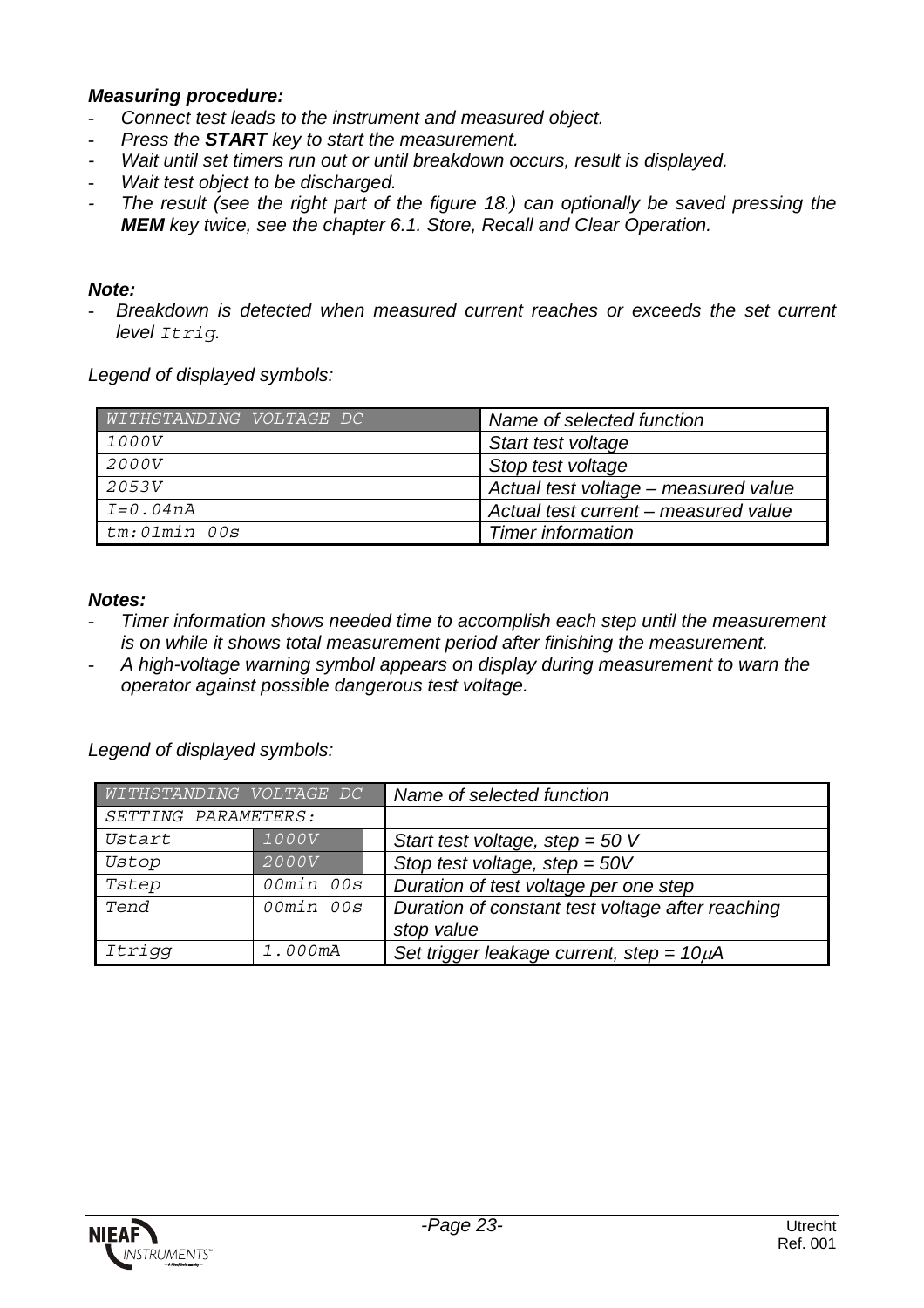*Set-up parameters for Withstanding Voltage:*

- *Press the SELECT key, Set-up menu appears on display, see the figure 19.*
- *Select parameter (line) to be set using the* ↑ *and* ↓ *keys;*
- *Adjust set parameter using the* ← *and* → *keys. Skip to the next sub-parameter by pressing the SELECT key (if there are two or more sub-parameters) and repeat the adjustment.*
- *Complete the set-up adjustments pressing either the ESC key or START key (to run the measurement directly) or changing the rotary switch position. Last displayed settings are stored.*

| SETTING PARAMETERS:                      | WITHSTANDING VOLTAGE DC                |
|------------------------------------------|----------------------------------------|
| Ustart:<br>Ustor :<br>Itrigg:<br>Tster : | 1000U<br>2000V<br>1.000mA<br>00min 00s |
| Tend                                     | 00min 00s                              |
|                                          | 14.Jan.2000 12:33                      |

*Fig. 19. Set-up menu in Withstanding Voltage function*

*Tstep and Tend are independent timers. Maximum time for each timer is 30min 60s. Tend begins after completion of the ramp period. Ramp period can be calculated from:*

*Tramp* ≈ *Tstep*⋅*(Ustop – Ustart) / 20V*

*If Tstep is set to 00min 00s then ramp voltage is increasing by approximately 20 V per 2s.*

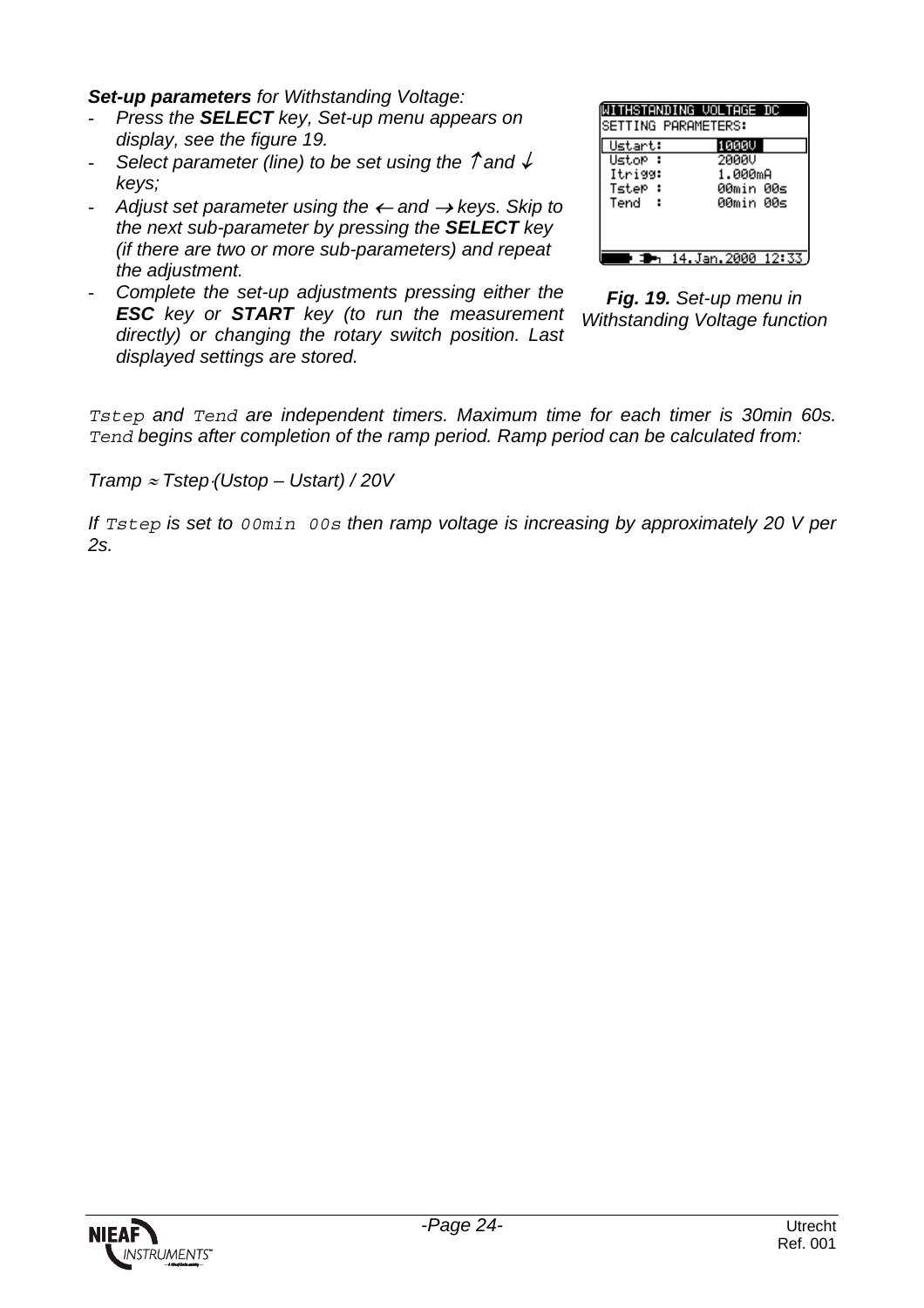# *6. Operation with Results*

### *6.1. Store, Recall and Clear Operation*

*The instrument contains battery backup storage to retain the stored results. This is to enable the user to make the measurements first and later to recall them, analyze and print results or transfer them to a computer for further forming.*

*After pressing the MEM key menu according to the figure 20. is displayed. Save, clear and recall operations are offered.*



*The nnnn means ser. number of stored result.*



*Fig. 20. Storage operation menu*

*There are the following possibilities, selectable with* ← *or* → *arrow keys:*

- *To store result: Select SAVE and confirm store operation by pressing the MEM key.*
- *To recall stored result: Select RCL and confirm recall operation by pressing the MEM key, last stored result will be displayed. Upper menu is replaced with:*

*Recall: 0006*

*Figure 0006 presents ser. No. of stored result. Using the* ↑ *and* ↓ *keys also other stored results can be recalled. Press the ESC or Start key or turn rotary switch to exit this menu.*

- *To clear last stored result: select CLR and press the MEM key.*

*To clear complete memory see the paragraph 4.2. Configuration.*

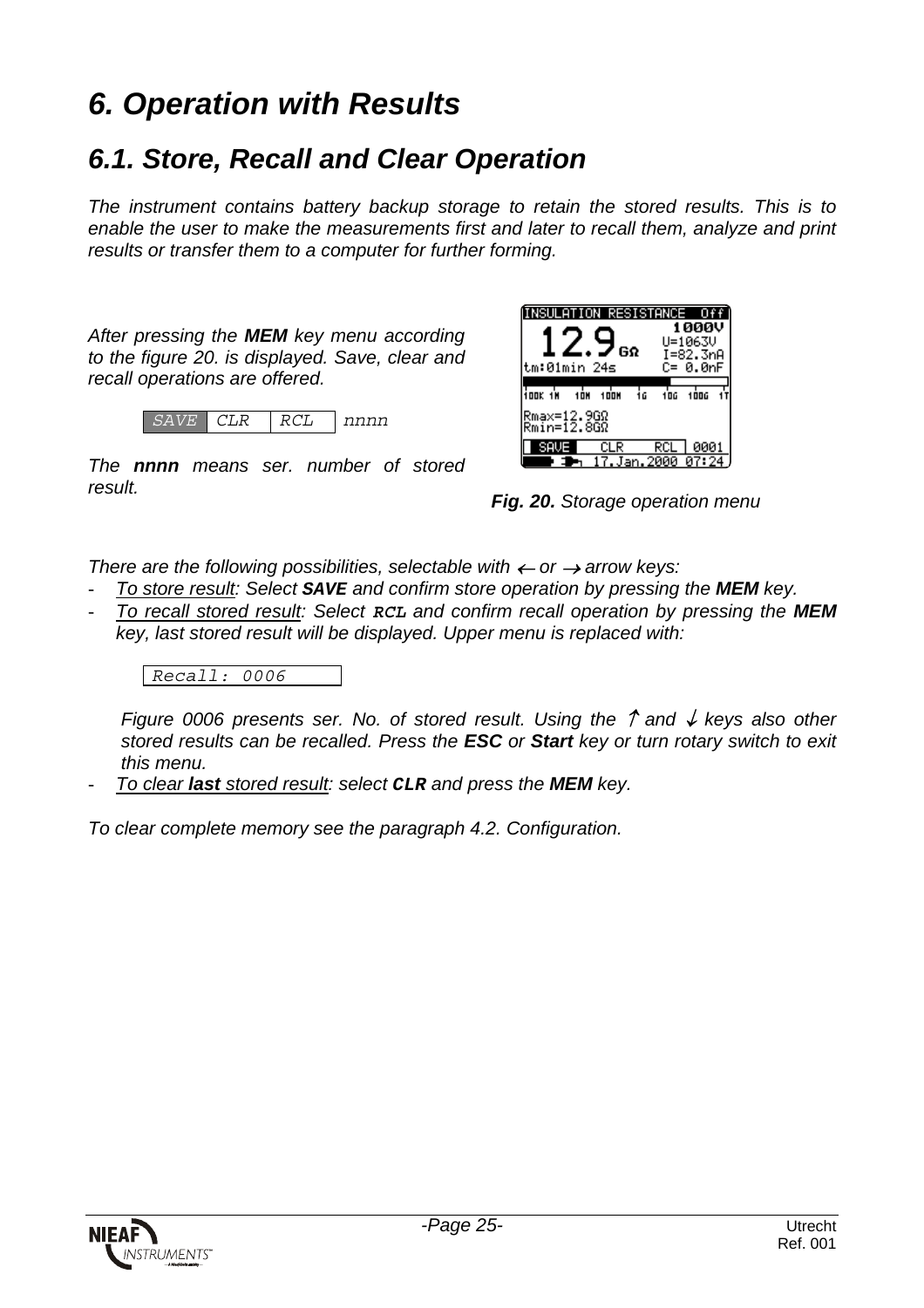*Besides main result also subresults and parameters of selected function are stored when storing test results. There is a list of all data stored for each function.*

| Function                       | List of stored data                                                                                                                                                                                                                                                                                                                                                                                                                                                                  |
|--------------------------------|--------------------------------------------------------------------------------------------------------------------------------------------------------------------------------------------------------------------------------------------------------------------------------------------------------------------------------------------------------------------------------------------------------------------------------------------------------------------------------------|
| Voltage                        | <b>Function name</b>                                                                                                                                                                                                                                                                                                                                                                                                                                                                 |
|                                | Measured voltage                                                                                                                                                                                                                                                                                                                                                                                                                                                                     |
|                                | Frequency of measured voltage                                                                                                                                                                                                                                                                                                                                                                                                                                                        |
|                                | Ser. number of stored result                                                                                                                                                                                                                                                                                                                                                                                                                                                         |
|                                | Date *                                                                                                                                                                                                                                                                                                                                                                                                                                                                               |
|                                | Time *                                                                                                                                                                                                                                                                                                                                                                                                                                                                               |
| <b>Insulation resistance</b>   | <b>Function name</b>                                                                                                                                                                                                                                                                                                                                                                                                                                                                 |
|                                | Measured insulation resistance value                                                                                                                                                                                                                                                                                                                                                                                                                                                 |
|                                | Set test voltage                                                                                                                                                                                                                                                                                                                                                                                                                                                                     |
|                                | Actual test voltage - measured value<br>Actual test current - measured value                                                                                                                                                                                                                                                                                                                                                                                                         |
|                                |                                                                                                                                                                                                                                                                                                                                                                                                                                                                                      |
|                                | Capacitance of tested object<br><b>Duration of measurement</b>                                                                                                                                                                                                                                                                                                                                                                                                                       |
|                                | Detected maximum value of measured resistance                                                                                                                                                                                                                                                                                                                                                                                                                                        |
|                                | Detected minimum value of measured resistance                                                                                                                                                                                                                                                                                                                                                                                                                                        |
|                                | Ser, number of stored result                                                                                                                                                                                                                                                                                                                                                                                                                                                         |
|                                | Date *                                                                                                                                                                                                                                                                                                                                                                                                                                                                               |
|                                | Time *                                                                                                                                                                                                                                                                                                                                                                                                                                                                               |
| <b>Diagnostic test</b>         | <b>Function name</b>                                                                                                                                                                                                                                                                                                                                                                                                                                                                 |
|                                | Last measured insulation resistance                                                                                                                                                                                                                                                                                                                                                                                                                                                  |
|                                |                                                                                                                                                                                                                                                                                                                                                                                                                                                                                      |
|                                |                                                                                                                                                                                                                                                                                                                                                                                                                                                                                      |
|                                | Actual test current - measured value                                                                                                                                                                                                                                                                                                                                                                                                                                                 |
|                                |                                                                                                                                                                                                                                                                                                                                                                                                                                                                                      |
|                                | Complete duration of measurement                                                                                                                                                                                                                                                                                                                                                                                                                                                     |
|                                | Insulation Resistance value taken after elapsed T1                                                                                                                                                                                                                                                                                                                                                                                                                                   |
|                                | Insulation Resistance value taken after elapsed T2                                                                                                                                                                                                                                                                                                                                                                                                                                   |
|                                | Insulation Resistance value taken after elapsed T3                                                                                                                                                                                                                                                                                                                                                                                                                                   |
|                                | <b>First PI value</b>                                                                                                                                                                                                                                                                                                                                                                                                                                                                |
|                                |                                                                                                                                                                                                                                                                                                                                                                                                                                                                                      |
|                                |                                                                                                                                                                                                                                                                                                                                                                                                                                                                                      |
|                                |                                                                                                                                                                                                                                                                                                                                                                                                                                                                                      |
|                                |                                                                                                                                                                                                                                                                                                                                                                                                                                                                                      |
|                                |                                                                                                                                                                                                                                                                                                                                                                                                                                                                                      |
|                                |                                                                                                                                                                                                                                                                                                                                                                                                                                                                                      |
|                                |                                                                                                                                                                                                                                                                                                                                                                                                                                                                                      |
|                                |                                                                                                                                                                                                                                                                                                                                                                                                                                                                                      |
|                                |                                                                                                                                                                                                                                                                                                                                                                                                                                                                                      |
|                                |                                                                                                                                                                                                                                                                                                                                                                                                                                                                                      |
|                                |                                                                                                                                                                                                                                                                                                                                                                                                                                                                                      |
|                                |                                                                                                                                                                                                                                                                                                                                                                                                                                                                                      |
|                                |                                                                                                                                                                                                                                                                                                                                                                                                                                                                                      |
|                                |                                                                                                                                                                                                                                                                                                                                                                                                                                                                                      |
|                                |                                                                                                                                                                                                                                                                                                                                                                                                                                                                                      |
|                                |                                                                                                                                                                                                                                                                                                                                                                                                                                                                                      |
| <b>Withstanding voltage DC</b> | Set test voltage<br>Actual test voltage - measured value<br>Capacitance of tested object<br>Second PI value<br>DD value<br>Ser, number of stored result<br>Date *<br>Time *<br><b>Function name</b><br>Last measured test voltage<br>Set Start voltage<br>Set Stop voltage<br>Set trigger current value<br>Actual test current - measured value<br>Set Step test time<br>Set End time<br>Actual test time (at Stop test voltage)<br>Ser. number of stored result<br>Date *<br>Time * |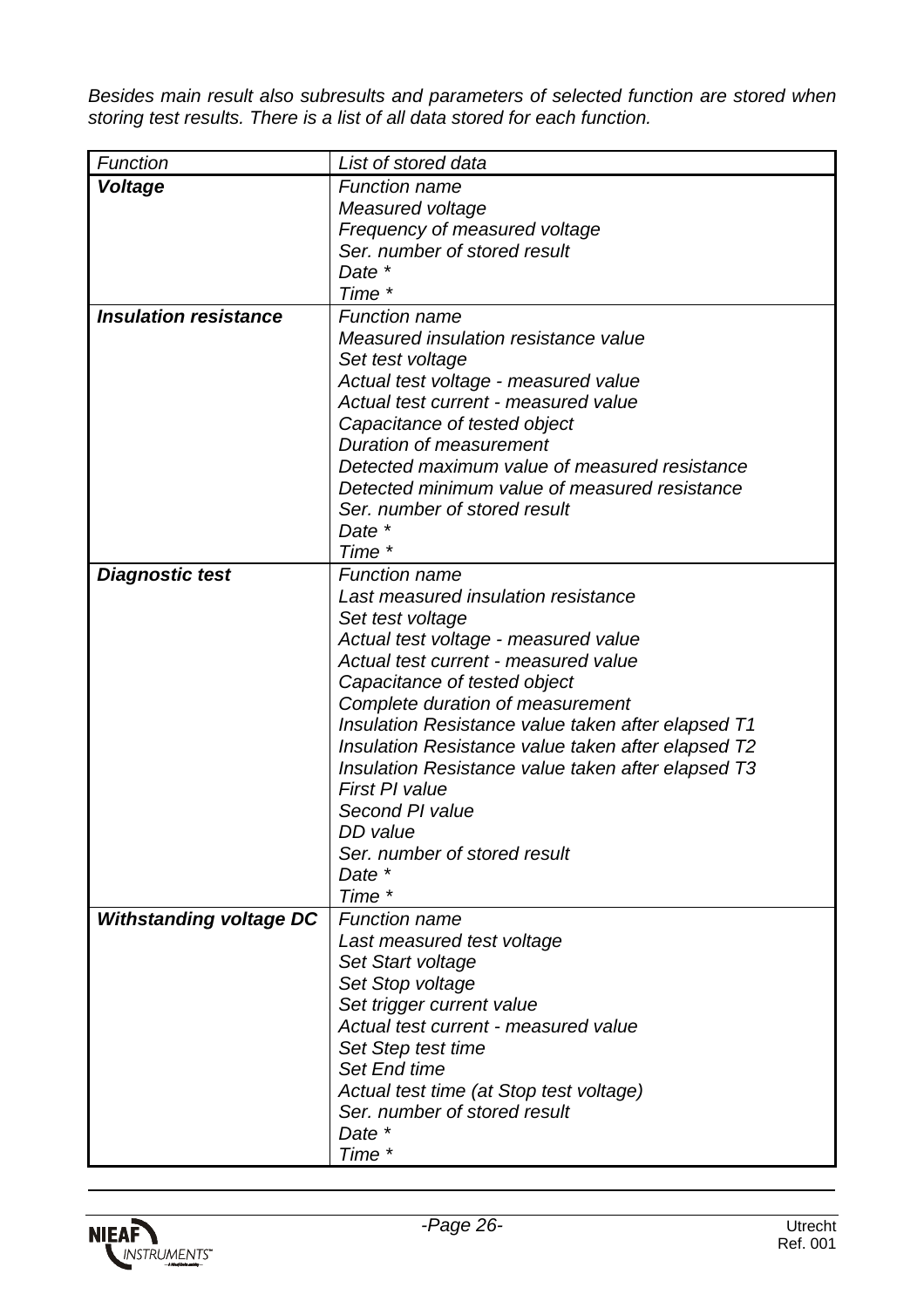| Step voltage | <b>Function name</b><br>Last measured insulation resistance<br>Set test voltage<br>Actual test voltage - measured value<br>Actual test current - measured value<br>Capacitance of tested object<br>Complete duration of measurement<br>First step measured resistance with its nominal voltage<br>First step actual test voltage - measured value<br>Second step measured resistance with its nominal voltage<br>Second step actual test voltage - measured value<br>Third step measured resistance with its nominal voltage<br>Third step actual test voltage - measured value<br>Fourth step measured resistance with its nominal voltage<br>Fourth step actual test voltage - measured value<br>Last step measured resistance with its nominal voltage<br>Last step actual test voltage - measured value<br>Ser. number of stored result<br>Date *<br>Time * |
|--------------|-----------------------------------------------------------------------------------------------------------------------------------------------------------------------------------------------------------------------------------------------------------------------------------------------------------------------------------------------------------------------------------------------------------------------------------------------------------------------------------------------------------------------------------------------------------------------------------------------------------------------------------------------------------------------------------------------------------------------------------------------------------------------------------------------------------------------------------------------------------------|
|              |                                                                                                                                                                                                                                                                                                                                                                                                                                                                                                                                                                                                                                                                                                                                                                                                                                                                 |

*Note:*

• *\*Date and time of storing the test result are transferred to PC while date and time of recalling are displayed when recalling results.*

### *6.2. Data transfer*

*Stored results can be transferred to a PC. A special communication program has the ability to identify the instrument and download the data.*

#### *How to transfer stored data:*

- *Connect PC COM port to the instrument using the serial communication cable.*
- *Turn power on of PC and the instrument.*
- *Run the program isolink.exe.*
- *The PC and the instrument automatically recognise each other.*
- *The program on the PC enables the following possibilities:*
- *-- download data;*
- *-- clear storage;*
- *-- change and download user data;*
- *-- prepare a simple report form;*
- *-- prepare a file to import to a spreadsheet.*

*The program isolink.exe is a Windows 95/98 based PC software. Read file README.TXT for instructions on installing and running the program.*

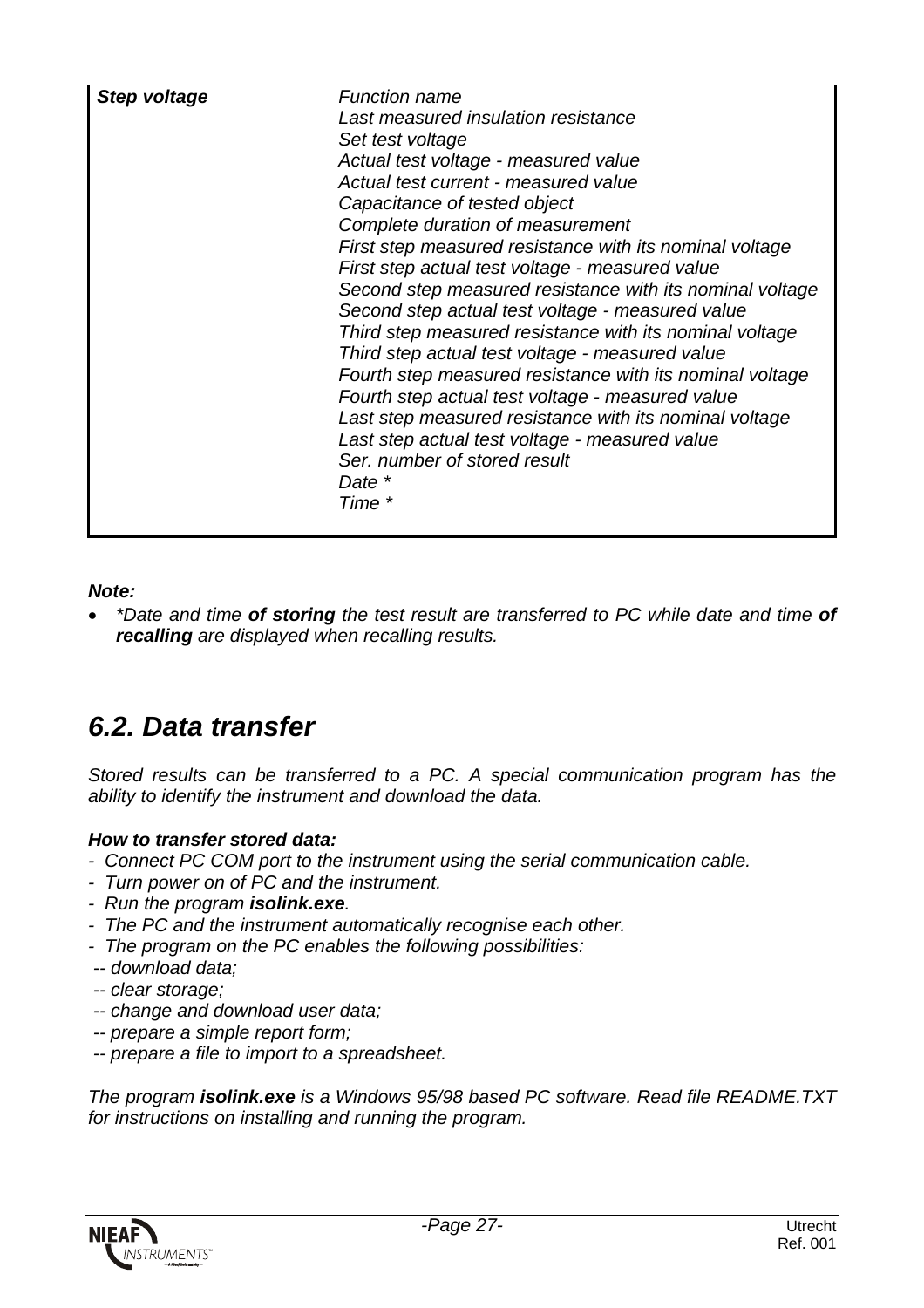# *7. Maintenance*

### *7.1. Inspection*

*To maintain operator's safety and ensure reliability of the instrument it is good practice to inspect the instrument on regular basis. Check the instrument and accessories not to be damaged. If any defect is found please consult service centre, distributor or manufacturer.*

### *7.2. Battery Replacement*

*The instrument is designed to be powered by internal alkaline battery or by rechargeable battery supported with mains supply. The LCD contains an indication of low battery condition. When the low-battery indication appears the battery has to be replaced or recharged, connect the instrument to mains power supply for 14 hours to recharge the rechargeable battery.*

#### *Note:*

• *Operator does not need to disconnect the instrument from mains supply after full recharging period, it can be connected permanently.*

*Battery cells are stored in the bottom section of instrument casing under battery cover. In case of defective battery please note the following:*

- ♦ *All six cells have to be replaced and they have to be of the same type.*
- ♦ *Turn power off and disconnect any measurement accessory connected to the instrument before opening battery cover to avoid electric shock.*
- ♦ *Do not operate the instrument by mains supply without rechargeable batteries to avoid permanent damage of internal circuit.*

*Nominal power supply voltage is 7.2 V DC. Use six NiCd or NiMH cells with size equivalent to IEC LR14 (dimensions: diameter = 26 mm, height = 50 mm). See the next figure for correct polarity of batteries.*

*Fully charged rechargeable battery can supply the instrument for approx. 20 hours.*

#### *Note:*

• *Standard IEC LR14 type alkaline cells can also be used to replace rechargeable battery. Avoid connection to main supply when alkaline batteries are inserted. High quality alkaline battery can supply the instrument for approx. 60 hours.*

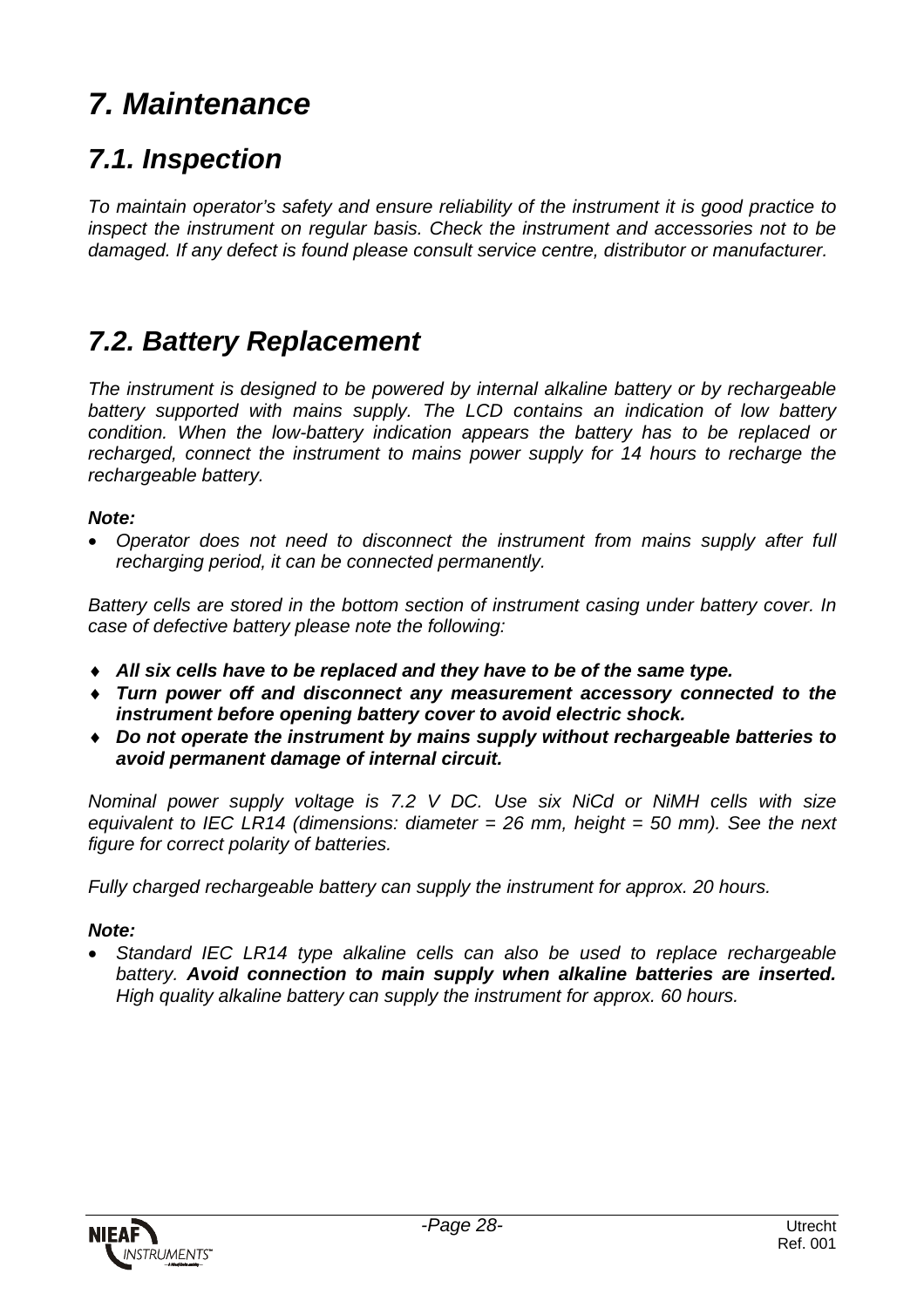

*Fig. 21. Correct polarity of inserted batteries*

#### *Notes!*

- *Insert cells correctly, otherwise test instrument will not operate and battery may be discharged!*
- *If the instrument is not to be used for a long period of time remove all batteries from battery compartment.*
- *Take into account handling and maintenance as defined by manufacturer of alkaline or rechargeable type of cells.*

## *7.3. Cleaning*

*Use a soft cloth slightly moistened with soapy water or spirit to clean the surface of the instrument and leave the instrument to dry totally before using it.*

#### *Notes!*

- *Do not use liquids based on petrol or hydrocarbons!*
- *Do not spill cleaning liquid over the instrument!*

## *7.4. Calibration*

*It is essential that all measurement instruments are regularly calibrated. For occasional daily use, we recommend an annual calibration to be carried out. When the instrument is used continuously every day, we recommend calibrating the instrument every six months.*

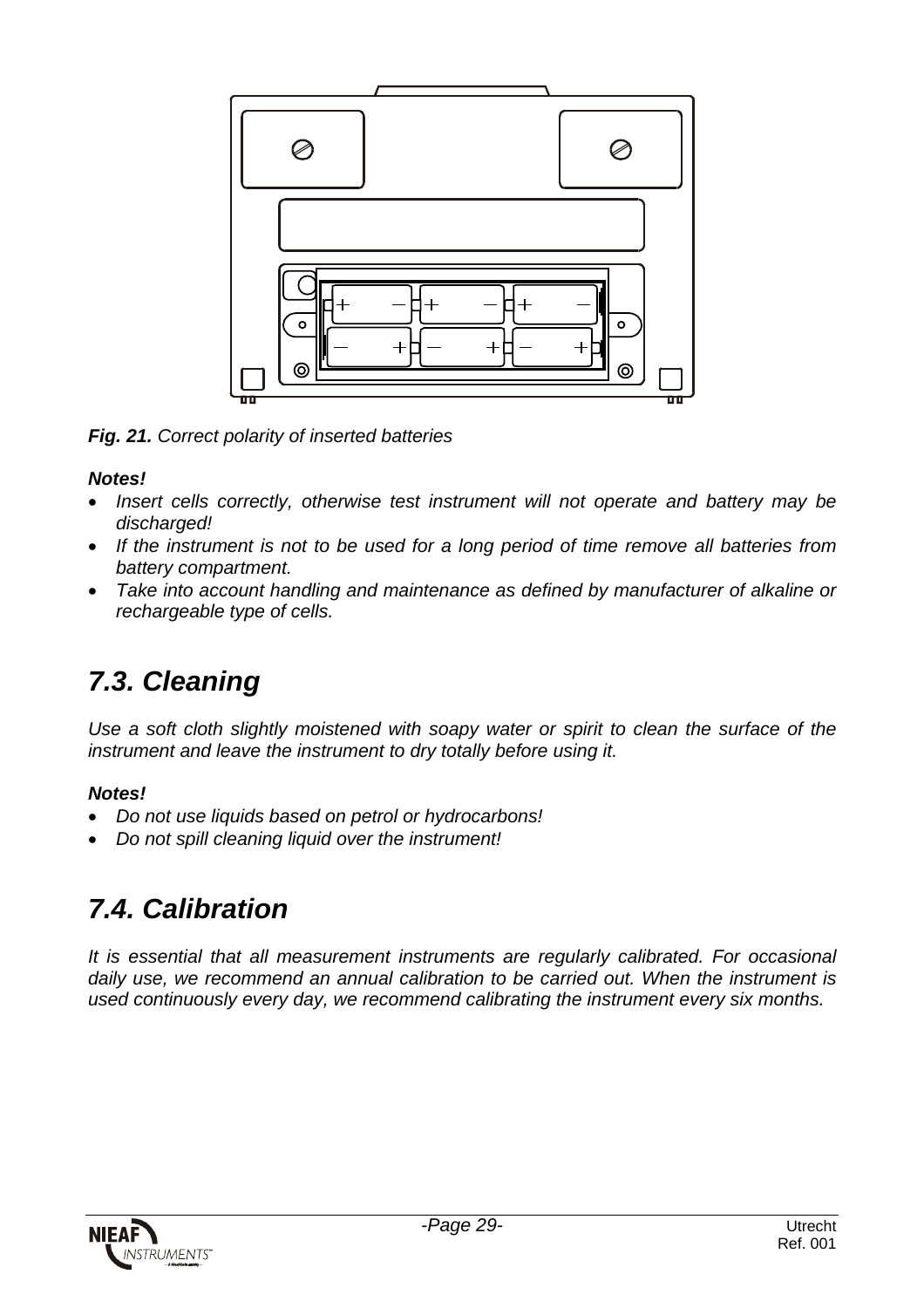## *7.5. Service*

*For repairing under or out of warranty period contact your distributor for further information.*

*Manufacturer's address:*

*Nieaf-Smitt B.V. Vrieslantlaan 6 3526 AA Utrecht The Netherlands*

*Tel: 31(0) 30 288 13 11 Fax: 31(0) 30 289 88 16 E-mail: sales@nieaf-smitt.nl Web site: www.nieaf-instruments.com*

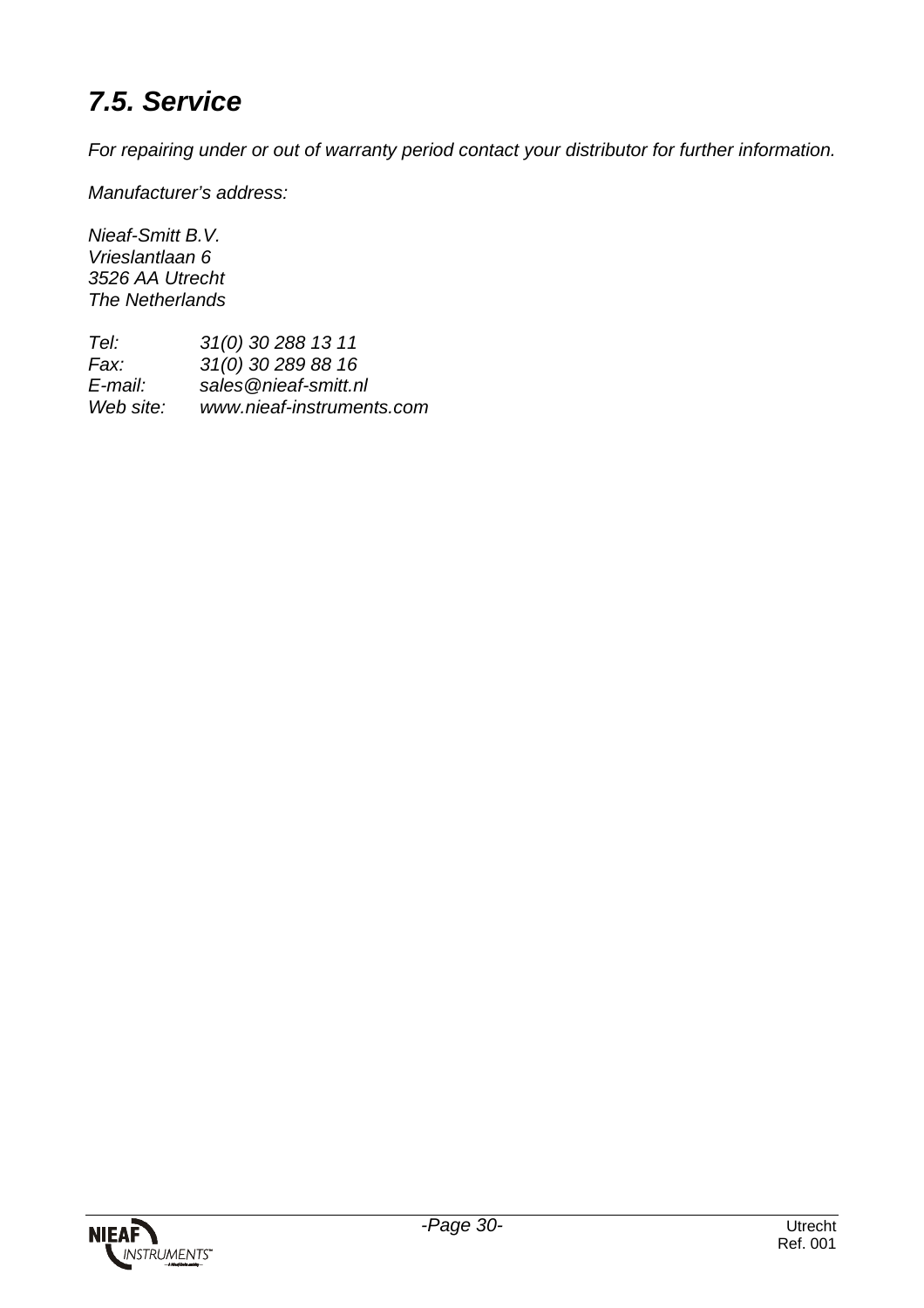# *8. Specifications*

### *8.1. Measurements*

#### *Insulation resistance*

| Nom. test voltage.                    | Any within 250 and 5000 V |
|---------------------------------------|---------------------------|
| Current capability of test generator: | >1mA                      |
| Short-circuit test current:           | $1.4mA$ max.              |
| Automatic discharge of tested object: | ves                       |

#### *Measuring range Riso: 0.12 M*Ω *up to 5 T*Ω*\* )*

| Display range Riso                | <b>Resolution</b> | Accuracy                         |
|-----------------------------------|-------------------|----------------------------------|
| $0 \div 999 k\Omega$              | $1k\Omega$        |                                  |
| $1.00 \div 9.99$ M $\Omega$       | $10k\Omega$       |                                  |
| $10.0 \div 99.9 M_{\Omega}$       | $100k\Omega$      |                                  |
| $100 \div 999$ M $\Omega$         | 1 $M\Omega$       | $\pm$ (5% of reading + 3 digits) |
| $1.00 \div 9.99 \text{ G}\Omega$  | 10 $M\Omega$      |                                  |
| $10.0 \div 99.9 \text{ } G\Omega$ | 100 $M\Omega$     |                                  |
| $100 \div 999$ G $\Omega$         | 1 G $\Omega$      |                                  |
| $1.00 \div 5.00T\Omega$           | 10 G $\Omega$     |                                  |

*\* Full-scale value of insulation resistance is defined according the following equation:*

 $R_{FS} = 1T\Omega * U_{test}[kV]$ 

| DC test voltage: |                                                |
|------------------|------------------------------------------------|
| Voltage value:   | Any value within 250V and 5000V, steps by 50V. |
| Accuracy:        | $-0/+10\% +20V$ .                              |
| Output power:    | 5W max.                                        |

| Display range Test<br>voltage (V) | Resolution | Accuracy                   |
|-----------------------------------|------------|----------------------------|
| 0 ÷ 5000                          |            | $\pm$ (3% of reading + 3V) |

*Current:*

| Display range I (mA)    | <b>Resolution</b>  | Accuracy                       |
|-------------------------|--------------------|--------------------------------|
| $1 \div 1.4 \text{ mA}$ | $10 \mu A$         |                                |
| $100 \div 999 \mu A$    | 1 µA               |                                |
| $10 \div 99.9 \mu A$    | 100 nA             |                                |
| $1 \div 9.99 \mu A$     | 10 <sub>nA</sub>   | $\pm$ (5% of reading + 0.05nA) |
| $100 \div 999$ nA       | 1 nA               |                                |
| $10 \div 99.9$ nA       | 0.1 <sub>nA</sub>  |                                |
| $0 \div 9.99$ nA        | 0.01 <sub>nA</sub> |                                |

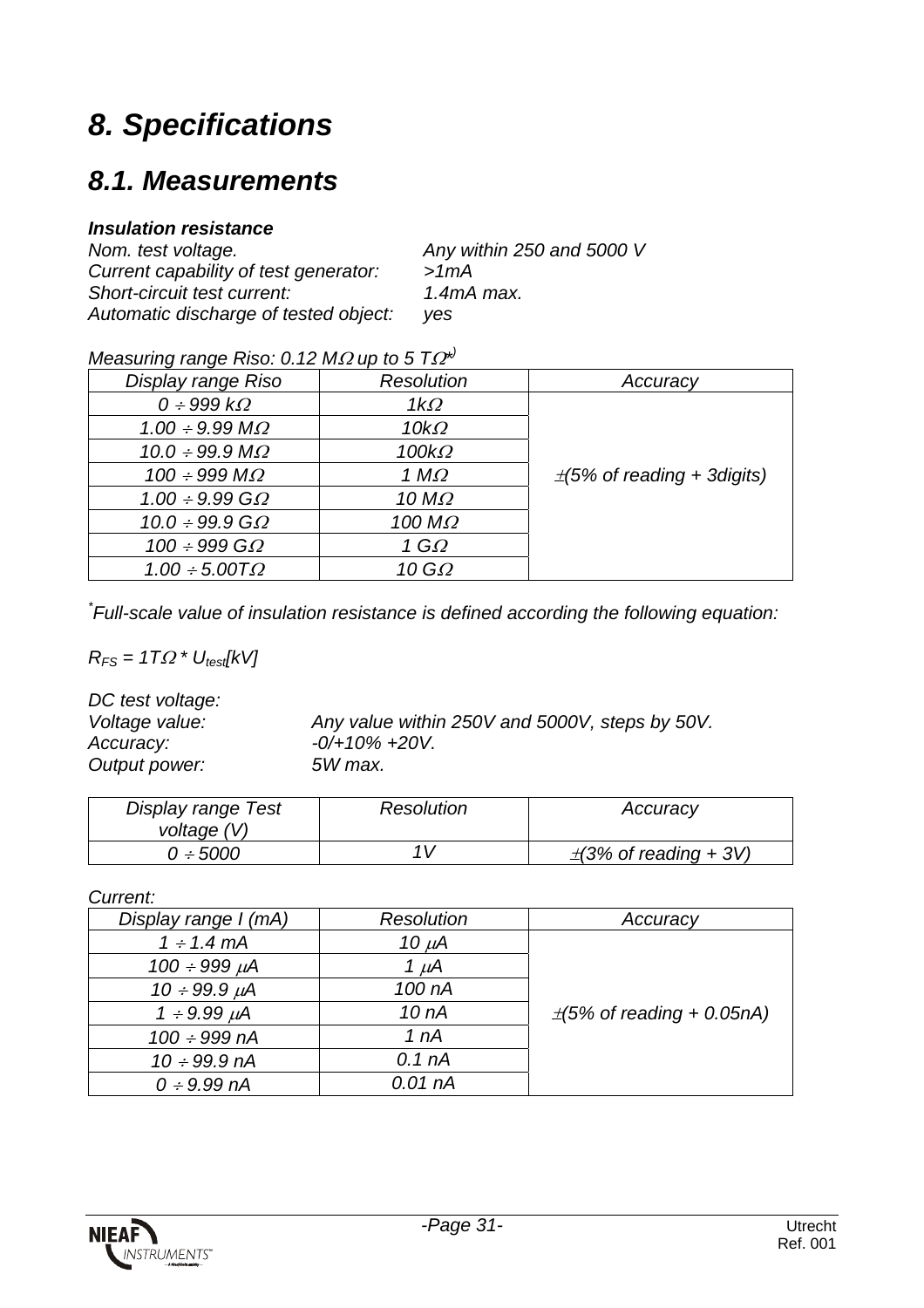



\* Note: examples of selected output voltage

#### *Withstanding voltage*

#### *Voltage DC*

| Display range Withstanding | Resolution | Accuracy                    |
|----------------------------|------------|-----------------------------|
| voltage (V)                |            |                             |
| $0 \div 5500$              | 1 V        | $\pm$ (3% of reading + 40V) |

#### *Leakage current*

| Display range Itrigg (mA) | Resolution | Accuracv                        |
|---------------------------|------------|---------------------------------|
| $-14$                     | $\mu$ A    | $\pm$ (3% of reading + 3digits) |

#### *Voltage*

*Voltage AC or DC*

| Display range External Voltage | <b>Resolution</b> | Accuracy                   |
|--------------------------------|-------------------|----------------------------|
| 0 ÷ 600                        | $1\sqrt{ }$       | $\pm$ (3% of reading + 3V) |

#### *Frequency of external voltage*

| Display range (Hz) | Resolution | Accuracy |
|--------------------|------------|----------|
| 0 and 45 ÷ 65      | 1 H 7      |          |

*Note:*

- *for frequency between 0 and 45Hz displayed <45 Hz*

- *for frequency over 65 Hz displayed >65 Hz*

*Input resistance: 3M*<sup>Ω</sup> <sup>±</sup> *10%*

#### *Capacitance*

*Measuring range C: 50* µ*F\**

| Display range C      | Resolution | Accuracy                         |
|----------------------|------------|----------------------------------|
| $0 \div 99.9$ nF     | 0.1nF      |                                  |
| 100 $\div$ 999 nF    | 1 $nF$     | $\pm$ (5% of reading + 2 digits) |
| $1 \div 50 \; \mu$ F | 10nF       |                                  |

*\*Full-scale value of capacitance is defined according to the following equation:*

 $C_{FS} = 10 \mu F * U_{test}$ [kV]